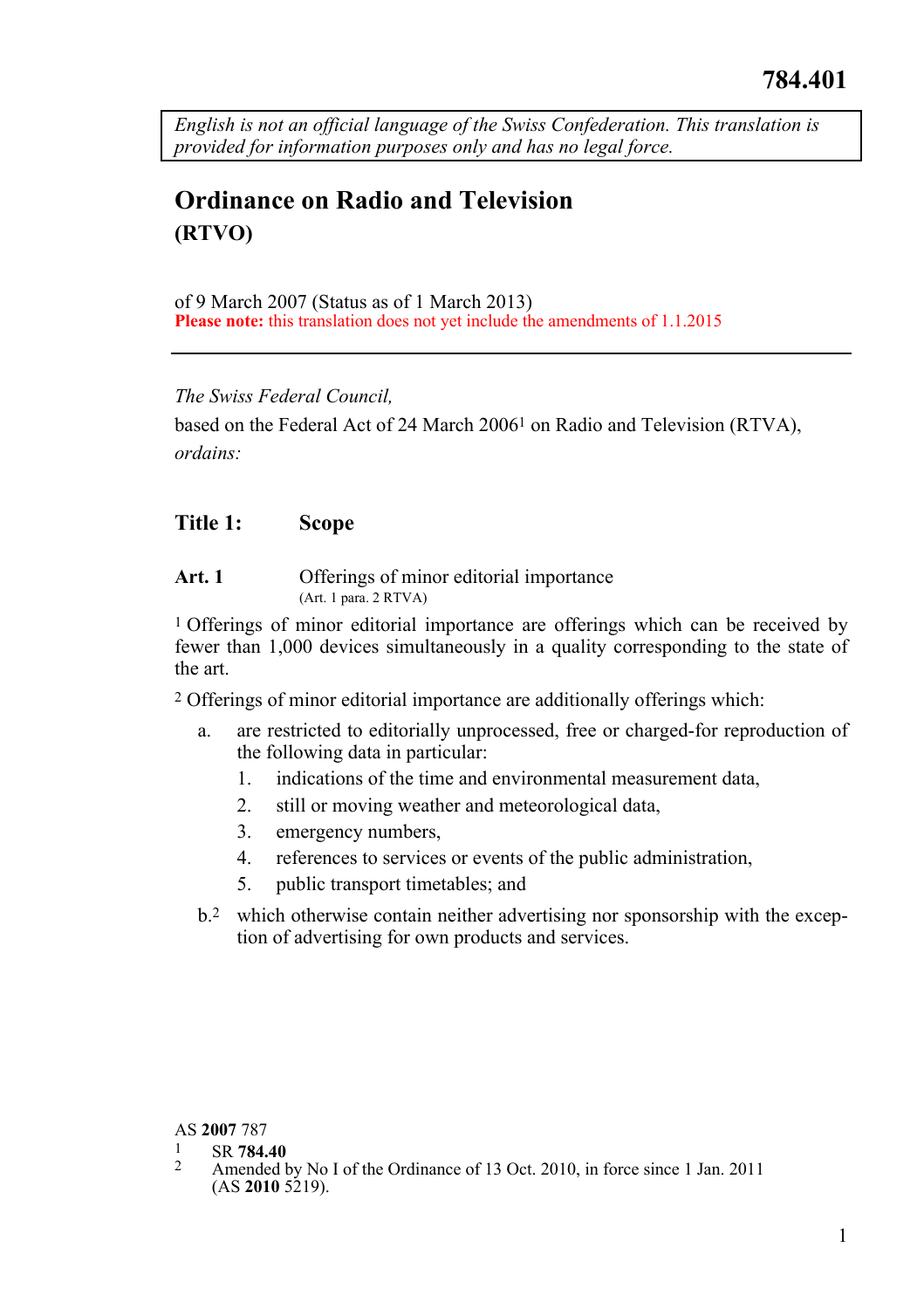# **Title 2: Broadcasting of Programme Services**

**Chapter 1: General Provisions** 

**Section 1: Obligation to Notify**

**Art. 2** Obligation to notify (Art. 3 let. a RTVA)

1 Broadcasters subject to the obligation to notify must provide the Federal Office of Communications (OFCOM)3 with the following information in particular:

- a. the name of the programme service and the main features of the programme service content;
- b. the name of the person responsible for editorial matters ;
- c. the domicile or registered office of the broadcaster;
- d. details which enable the public to establish quick and uncomplicated contact with the broadcaster, in particular the e-mail address and the web address;
- e. the nature and area of the technical broadcasting;
- f. the identity as well as the share of capital or voting rights of shareholders and other co-owners possessing at least one third of the capital or voting rights, as well as their holdings of at least one third in other undertakings in the media sector;
- g. the identity of board of directors and management members;
- h. the broadcaster's holdings in other undertakings of at least one third of the capital or voting rights, as well as holdings of these undertakings of at least one third in other undertakings in the media sector;
- i. programme-related cooperation with third parties;
- j. the number of employees.
- k.<sup>4</sup> the date of recording of the broadcast programme service.

2 For the broadcasting of a programme service of a duration of 30 days at most, the obligation to notify is limited to the details in terms of para. 1 let. a–e.

3 OFCOM may publish the notified information.

4 The Federal Department of the Environment, Transport, Energy and Communications (DETEC)<sup>5</sup> regulates which changes to notifiable circumstances must be reported to OFCOM and within which period.

 $\overline{\mathbf{3}}$ Term in accordance with No I of the Ordinance of 12 March 2010, in force since 1 April 2010 (AS 2010 965). This amendment has been made throughout the text.

<sup>&</sup>lt;sup>4</sup> Inserted by No I of the Ordinance of 15 June 2012, in force since 1 Aug. 2012 (AS **2012** 3667).

<sup>(</sup>AS **2012** 3667). 5 Term in accordance with No I of the Ordinance of 12 March 2010, in force since 1 April 2010 (AS **2010** 965). This amendment has been made throughout the text.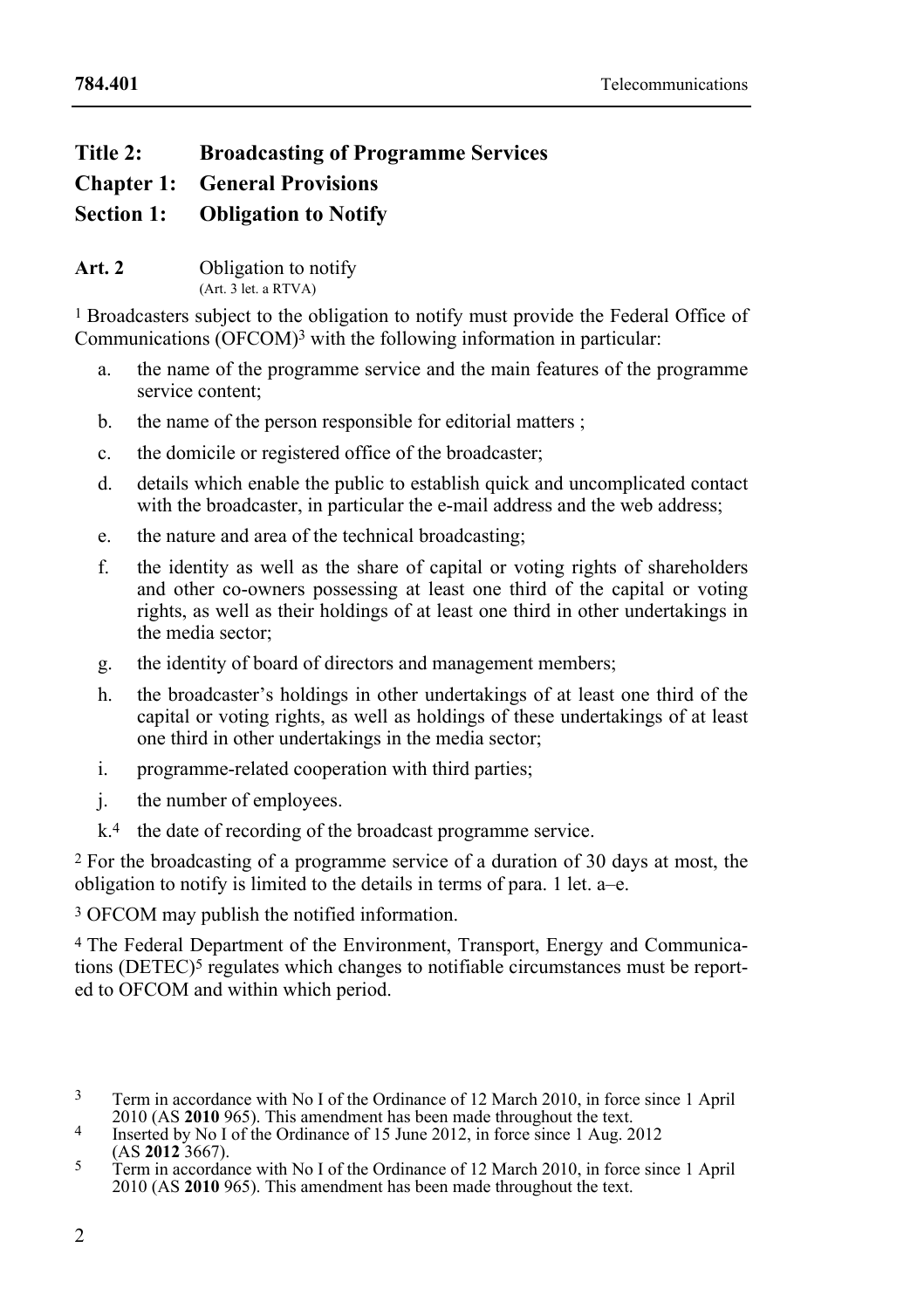### Art. 3 Correspondence address (Art. 3 let. a RTVA)

Broadcasters subject to the obligation to notify must designate a correspondence address in Switzerland to which communications, writs and official decisions among other things may be delivered with legal force.

# **Section 2: Content Principles**

#### Art. 4 Protection of young people (Art. 5 RTVA)

1 Broadcasters of freely-receivable television programme services must acoustically announce programmes which are unsuitable for young people or identify them as such by visual means throughout their entire period of transmission.

2 Broadcasters of subscription television must enable their subscribers by means of appropriate technical precautions to prevent access by minors to content which is unsuitable for young people.

### Art. 5 Minimum quotas for European works and independent productions (Art. 7 para. 1 RTVA)

1 Broadcasters of national and regional-language television programme services shall as far as practicable and with appropriate resources ensure that:

- a. at least 50 per cent of the relevant broadcasting time is reserved for Swiss or other European works;
- b. in their programme services at least 10 per cent of the relevant broadcasting time or at least 10 per cent of programme costs are reserved for Swiss or other European works made by independent producers. Appropriate space shall be reserved for works which are not older than five years.

2 The relevant broadcasting time referred to in para. 1 does not include the time appointed to news, sports events, games, advertising and teletext services.

3 In their annual report to OFCOM, broadcasters shall report on the extent to which these quotas have been achieved or progress has been made compared with the previous year, the reasons why this is not the case and the measures taken or envisaged to achieve these quotas or to make progress.

4 If the information or the measures taken are not adequate to achieve the required quotas, the supervisory authority shall take measures in accordance with Article 89 para. 1 RTVA.

### Art. 6 **Obligation** to promote Swiss films (Art. 7 para. 2 RTVA)

1 The obligation to promote Swiss films and films co-produced in Switzerland and other countries applies to all regional-language and national television broadcasters which meet the following criteria: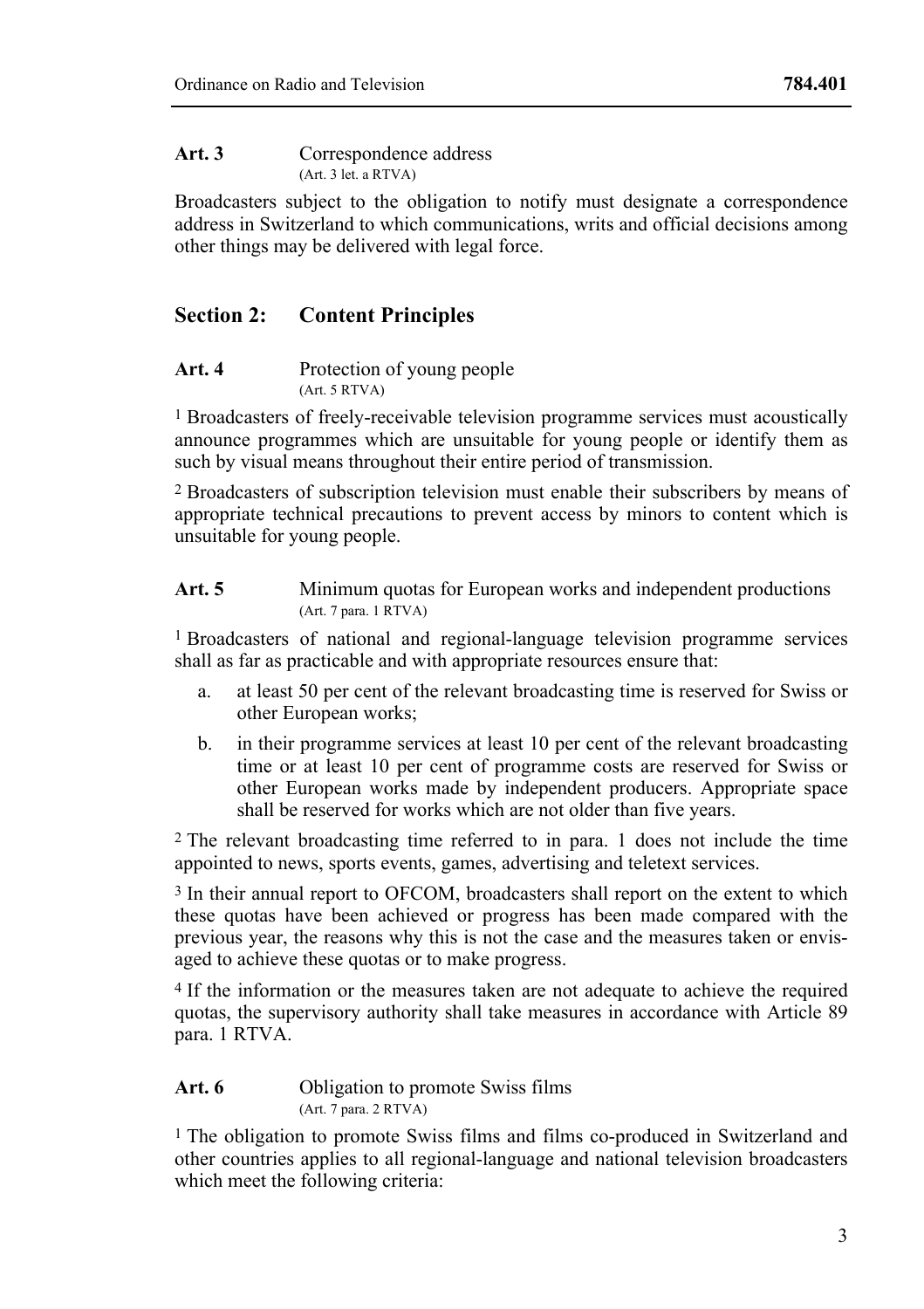- a. they broadcast feature films, documentary films or animation films in their Swiss programme services or foreign syndicated programme services.
- b. their annual operating expenditure is over CHF 200,000.
- c. they do not transmit any programme service with low broadcasting activity.6

2 The broadcasters referred to in paragraph 1 shall report on their film promotion activities in their annual report. The Federal Office of Communications, in consultation with the Federal Office of Culture, decides on the amount of any support fee. All expenditure incurred in the reporting year for the purchase, production or coproduction of Swiss films, documentaries or animated films will be allowable.

3 The use of the support fee is based on Article 15 paragraphs 2 and 3 of the Film Act of 14 December 20017.

#### Art. 7 Adaptation for the disabled of television programmes on SRG SSR channels (Art. 7 para. 3 and 24 para. 3 RTVA)

1 The Swiss Broadcasting Corporation (SRG SSR) is obliged gradually to increase the proportion of subtitled television programmes in its editorial programme service to one third of the total broadcasting time in each linguistic region. This obligation also applies to television broadcasters which broadcast their programme service in accordance with Article 25 para. 4 RTVA in cooperation with SRG SSR.

2 SRG SSR must broadcast every day in each official language at least one information programme in sign language.

3 SRG SSR must broadcast at least 24 television programmes with an audio description for the visually impaired every year in each linguistic region.8

4 The range of content to be subtitled and the scope of the other services to be provided by SRG SSR, as well as the schedule for implementation, are fixed in an agreement between SRG SSR and the disabled persons associations concerned. If no agreement is reached within six months of the commencement of the RTVA or if the agreement is repealed, DETEC shall fix the services to be provided by SRG SSR.

5 Every three years at least, OFCOM shall examine the possibility of increasing the proportion of television programmes adapted for the disabled. If the regulations in force no longer appear to be appropriate, DETEC shall request the Federal Council to amend them.

# Art. 8 Adaptation for the disabled by other television broadcasters (Art. 7 para. 3 RTVA)

<sup>1</sup> Television broadcasters with a national or regional-language programme service which do not broadcast their programme service in cooperation with SRG SSR must

<sup>6</sup> Amended by No I of the Ordinance of 12 March 2010, in force since 1 April 2010 (AS 2010 965).

<sup>&</sup>lt;sup>7</sup> SR 443.1<br><sup>8</sup> Amended by No I of the Ordinance of 15 June 2012, in force since 1 Aug. 2012 (AS **2012** 3667).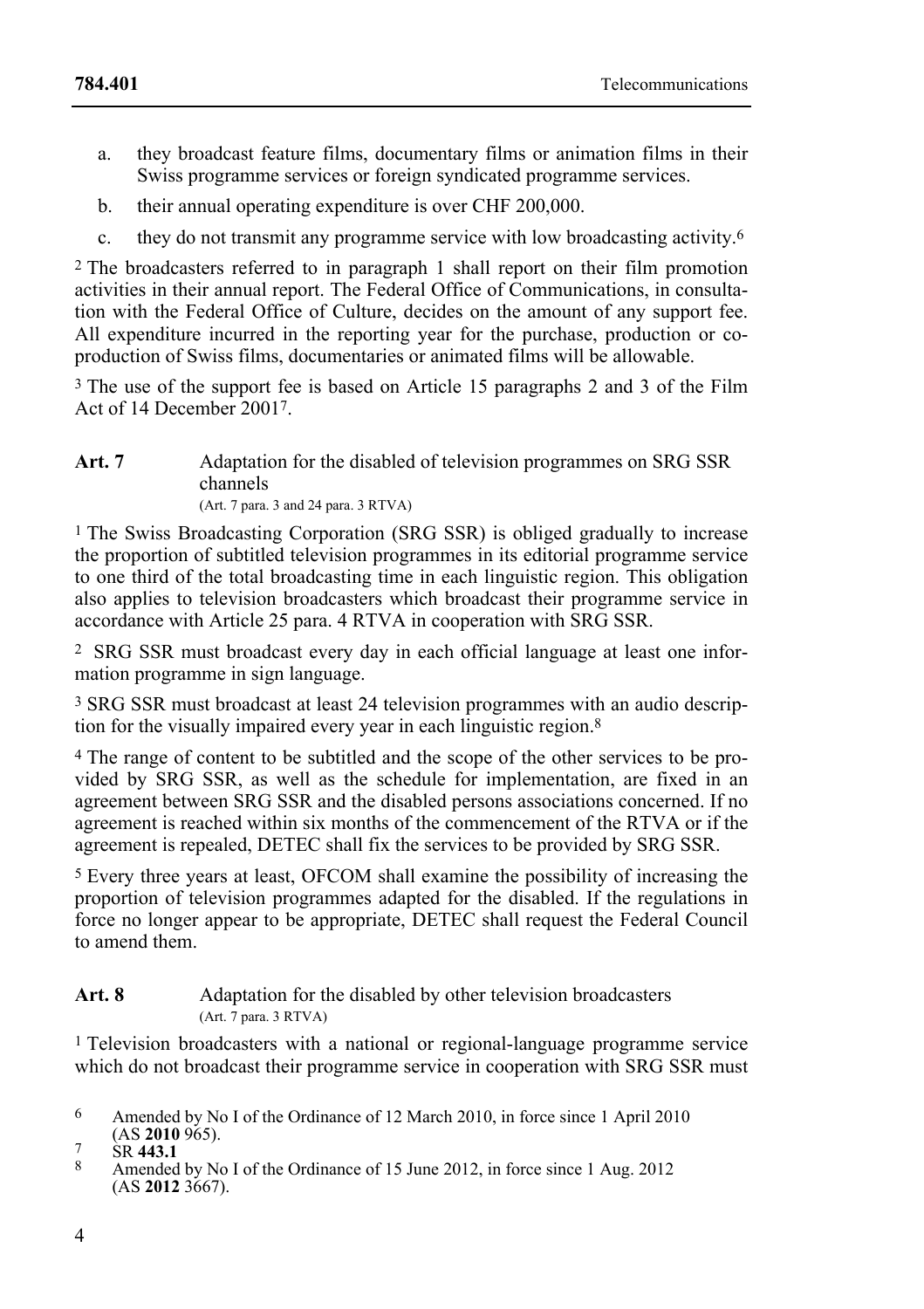provide the visually impaired or hard of hearing with at least one weekly programme adapted for the disabled, during prime time.

2 OFCOM exempts broadcasters from the obligation relating to editing to ensure disabled access if their annual operating expenditure is under CHF 200,000, if their programme service is not suitable for disabled-access editing or if they transmit a programme service with low broadcasting activity.9

#### Art. 9<sup>10</sup> Broadcasting obligations (Art. 8 para. 1–3 RTVA)

1 SRG SSR and all broadcasters with a licence based on Article 38 paragraph 1 letter a or 43 paragraph 1 letter a RTVA must broadcast the following information:

- a. urgent police announcements;
- b. the following announcements in terms of the Alarm Ordinance of 18 August 201011 (AlarmO):
	- 1. official alarms and related instructions on conduct, as well as the allclear announcements and the relaxation or lifting of instructions on conduct,
	- 2. warnings issued by the authorities of natural dangers and earthquake reports of levels 4 and 5 as well as related all-clear announcements,
	- 3. announcements correcting false alarms,
	- 4. warnings relating to siren tests.

2 The broadcasts are made on the order:

- a. of the competent cantonal authority in the case of events which the cantons are responsible for dealing with;
- b. the competent federal authorities, and in particular the Federal Chancellery and the National Emergency Operations Centre (NEOC), in the case of events which the Confederation is responsible for dealing with;
- c. the specialist federal agencies responsible for warnings and earthquake reports in accordance with the AlarmO in the case of natural dangers.

<sup>3</sup> The authority issuing the order under paragraph 1 shall ensure that broadcasters and telecommunications service providers are informed in full and in good time.

4 The broadcast is made:

- a. in the coverage area that could be affected by the danger;
- b. free of charge and with information on the source;
- c. immediately; in the case of warnings issued by the authorities of natural dangers and earthquake reports they shall be made at the first opportunity or

 $\mathbf Q$ Inserted by No I of the Ordinance of 12 March 2010, in force since 1 April 2010 (AS 2010 965).

<sup>&</sup>lt;sup>10</sup> Amended by Art. 23 Abs. 2 of the Alarm Ordinance of 18 Aug. 2010, in force since 1 Jan. 2011 (AS **2010** 5179). 11 SR **520.12**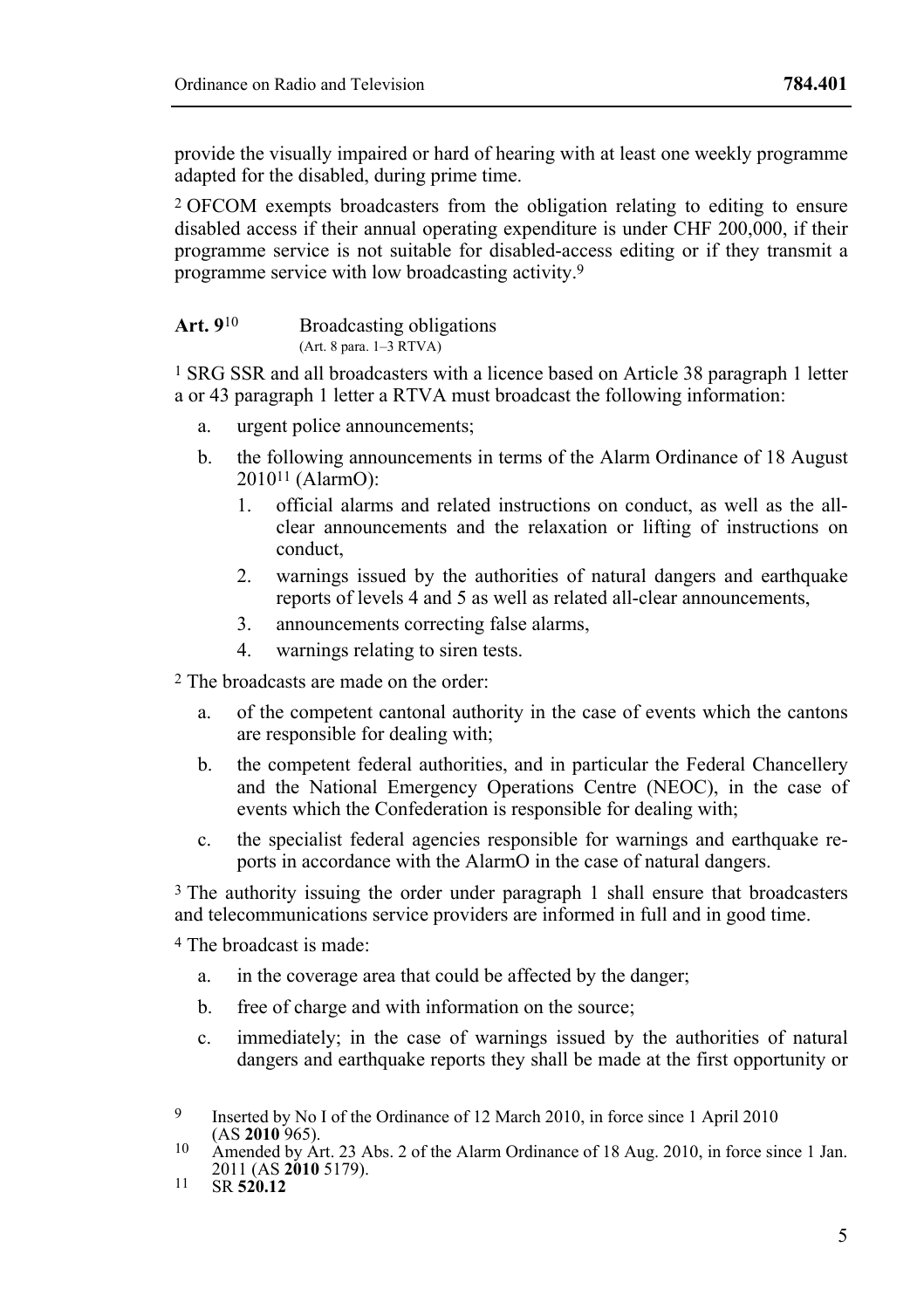as quickly as possible; in the case of siren tests, they shall be made on several occasions before the test is carried out;

d. in principle without modification; storm warnings may be edited provided the essential content remains the same.

5 DETEC shall regulate the details of the broadcasts.

| Art. 10 | Information in crisis situations |
|---------|----------------------------------|
|         | (Art. 8 para. 4 RTVA)            |

1 If direct access to the Confederation's official sources of information is no longer possible to the same extent for all broadcasters in a crisis situation because of technical circumstances or limited space, the first radio programme services of the SRG SSR shall take precedence.

2 The Federal Chancellery shall guarantee that non-accredited broadcasters will be able to access the SRG SSR's corresponding electronic raw material immediately and free of charge.

# **Section 3: Advertising and Sponsorship**

**Art. 11** Definitions (Art. 10 para. 3 and Art. 2 let. k and o RTVA)

1 The following do not qualify as advertising:

- a. references to the programme service in which they are broadcast;
- b. references to specific programmes in other programme services by the same undertaking which are directly related in terms of content to the programme service in which they are broadcast;
- c. references to ancillary products broadcast free of charge which are directly related in terms of content to the programme service in which they are broadcast;
- d. brief appeals for donations to non-profit organisations where any payment or similar consideration given to the broadcaster covers no more than the production costs.

2 Surreptitious advertising is the representation, of an advertising nature, of goods, services or ideas in editorial programmes, in particular if it is done in return for payment.

<sup>3</sup> The coproduction of a programme by natural or legal persons who are engaged in the radio or television sector or in the production of audiovisual works is not considered to be sponsorship of a programme.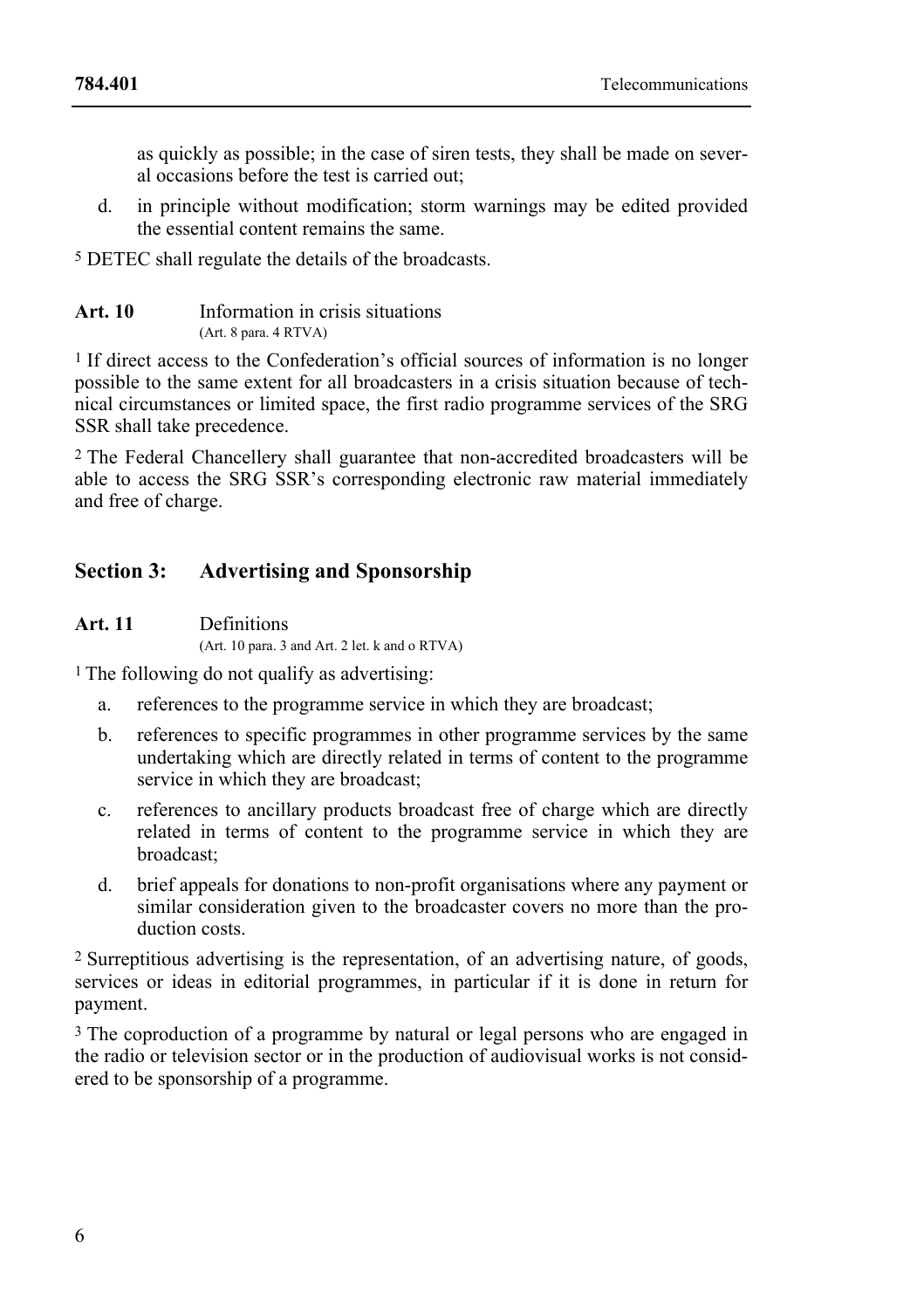#### **Art. 12** Identifiability of advertising (Art. 9 RTVA)

1 Advertising must be separated from editorial programmes by a special acoustic or optical identification signal. In television, the term "advertising" in the relevant national language must be used when this is done.

1bis If an advertising spot up to 10 seconds in length is broadcast on television separately in accordance with Article 18 paragraph 1, a discrimination signal may be dispensed with if the advertising spot is made continuously and clearly identifiable by the display of the term "Advertisement" in the relevant national language on the screen<sup>12</sup>

2 Self-contained advertising transmissions on television which last longer than 60 seconds must be clearly and recognisably identified throughout by the display of the term "Advertisement" in the relevant national language on the screen.13

3 Self-contained advertisements on the radio which are not clearly identifiable as such shall not last longer than 60 seconds.

4 In the advertising of local or regional radio broadcasters whose coverage area contains fewer than 150,000 inhabitants of 15 years of age and above, editorial employees may participate provided they do not present news or current affairs programmes. The same applies to local or regional television broadcasters whose coverage area contains fewer than 250,000 inhabitants who are 15 years of age or over.

| Art. 13 | Split-screen advertising             |
|---------|--------------------------------------|
|         | (Art. 9 para. 1 and 11 para. 1 RTVA) |

1 Advertising may be inserted in part of the screen during editorial programmes if:

- a. the area used for advertising constitutes a unit bordering the edge of the screen, does not visually split the editorial content and does not cover more than one third of the screen area;
- b. the advertising is separated by clearly visible borders and a different visual design from the editorial programme and is continuously identified by the clearly legible caption "Advertising" in the relevant national language;
- c. the advertising is restricted to a visual representation.

2 Split-screen advertising is not permitted in news or current affairs programmes, children's programmes or during the broadcasting of religious services.

3 Split-screen advertising is counted towards the advertising time as defined in Article 19.

<sup>&</sup>lt;sup>12</sup> Inserted by No I of the Ordinance of 12 March 2010, in force since 1 April 2010 (AS **2010** 965).

<sup>&</sup>lt;sup>13</sup> Amended by No I of the Ordinance of 12 March 2010, in force since 1 April 2010 (AS **2010** 965).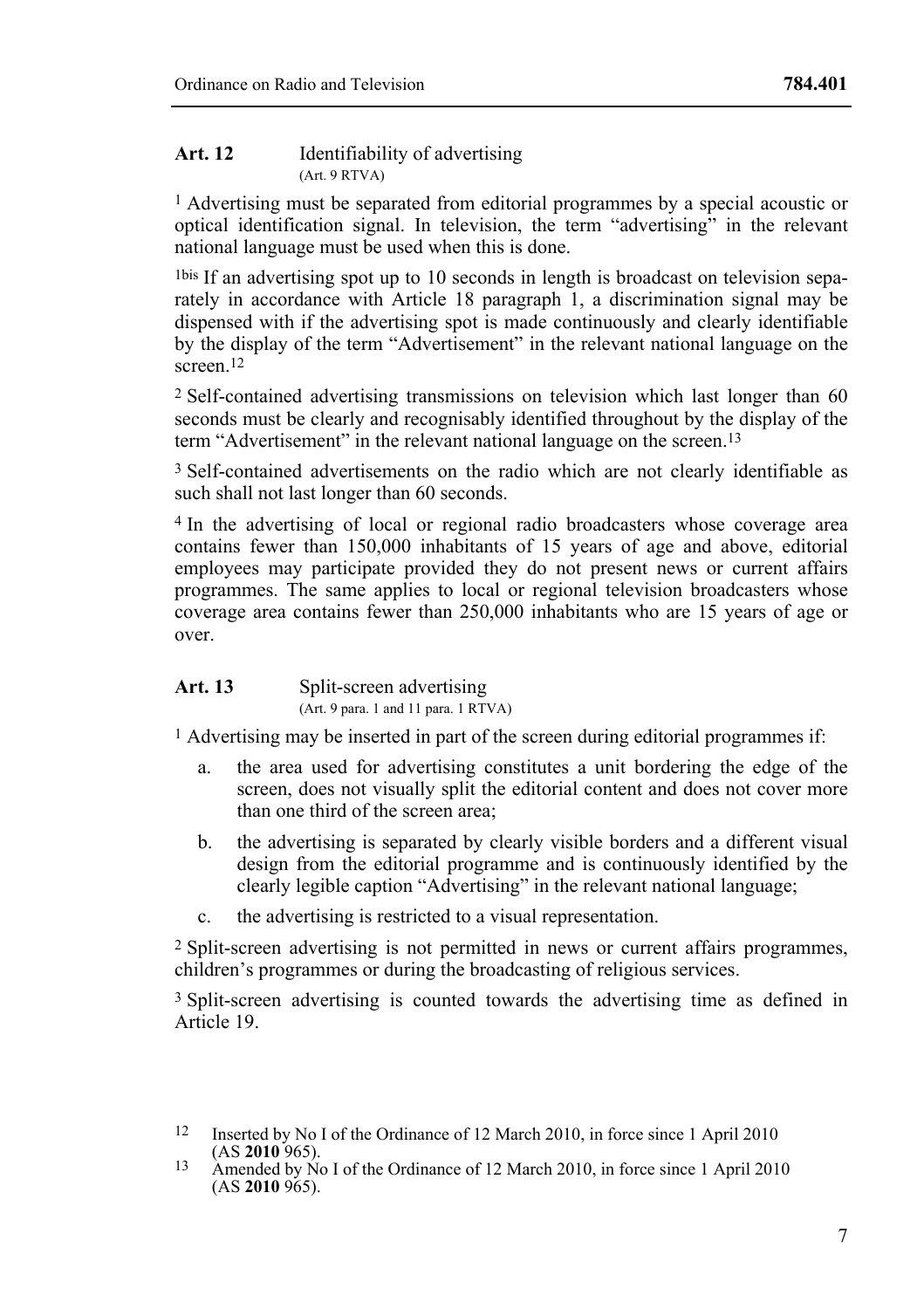#### **Art. 14** Interactive advertising (Art. 9 para. 1 RTVA)

1 If the viewer has the possibility of switching from the programme to an interactive advertising environment by activating an on-screen button, the following conditions must be met:

- a. after activation, the viewer must be informed that he or she is leaving the television programme and entering a commercial environment.
- b. after the information according to let. a, the viewer must confirm entry into the commercial environment.
- c. the screen immediately following the confirmation must not contain advertising for products or services for which advertising is banned in accordance with Article 10 paragraphs 1 and 2 RTVA.

2 If the button which leads to the interactive advertising environment is inserted into the editorial part of the programme, the provisions of Article 13 apply to the inserted button.

### **Art. 15** Virtual advertising (Art. 9 para. 1 RTVA)

1 Virtual advertising is the modification of the transmitted signal to replace advertising areas at the site of the recording by others.

2 Virtual advertising is permitted under the following conditions:

- a. the advertising surface to be replaced is associated with a public event organised by a third party.
- b. it replaces an existing immobile advertising surface at the site of the recording which was erected by third parties especially for this event.
- c. the advertising visible on-screen may use moving images only if the replaced advertising surface already contained moving images.
- d. at the start and end of the programme concerned, reference must be made to the fact that the programme contains virtual advertising.

<sup>3</sup> Virtual advertising is not permitted in news or current affairs programmes, children's programmes or during the broadcasting of religious services.

4 Articles 9 and 11 RTVA are not applicable.

| Art. 16 | Advertising for alcoholic beverages |  |
|---------|-------------------------------------|--|
|         | (Art. 10 para. 1 let. b and c RTVA) |  |

<sup>1</sup> Advertising for alcoholic beverages must comply with the following rules:

- a. advertising for alcoholic beverages must not be addressed specifically to minors.
- b. no-one associated with the consumption of alcoholic beverages should appear to be a minor.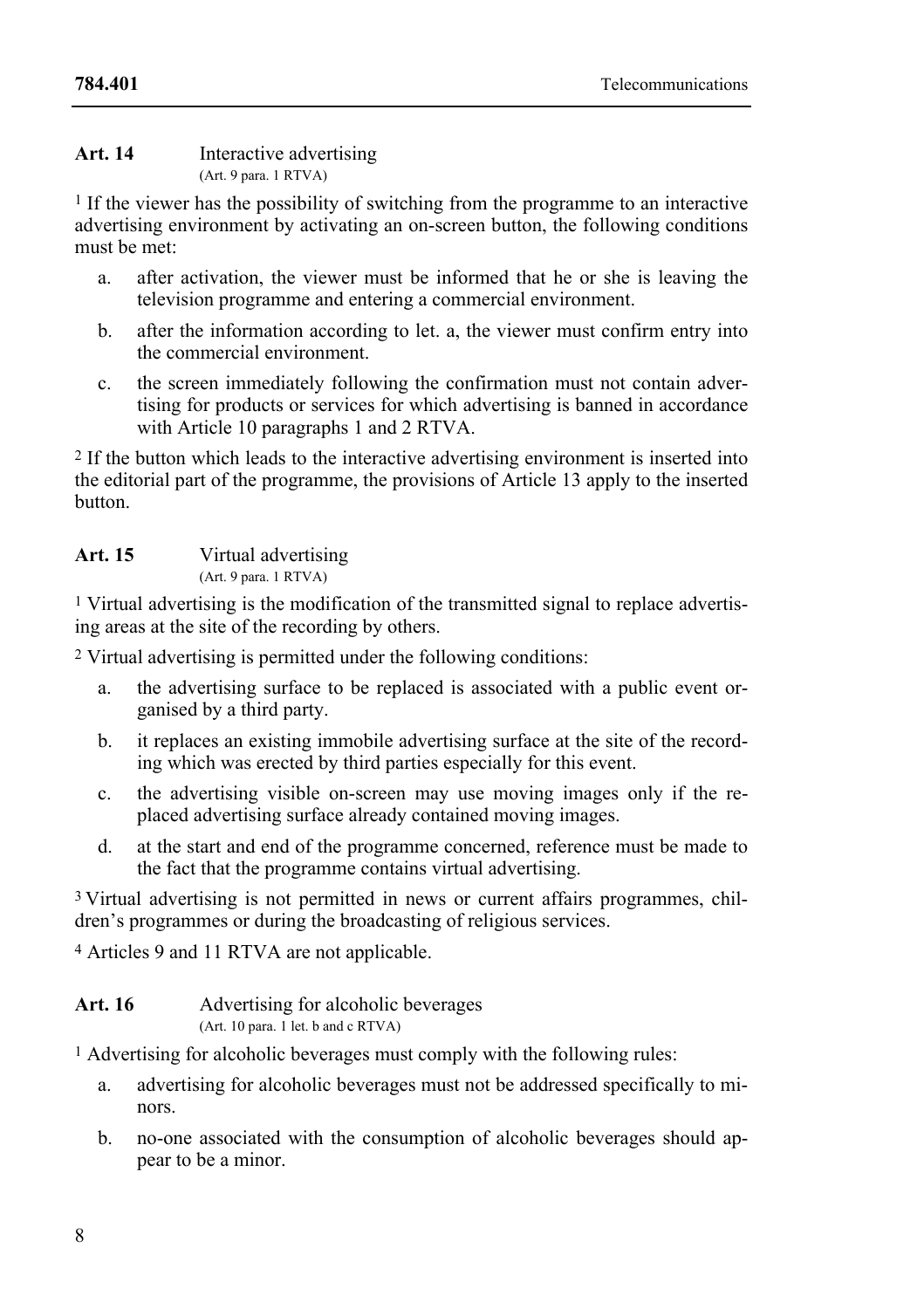- c. the consumption of alcoholic beverages may not be linked to physical performance or driving vehicles.
- d. it must not be claimed that alcohol has therapeutic qualities or that it is a stimulant, a sedative or a means of solving personal problems.
- e. advertising for alcoholic beverages must not encourage immoderate consumption of alcohol or present abstinence or moderation in a negative light.
- f. the alcohol content of beverages must not be stressed.

2 No advertising for alcoholic beverages may be broadcast before, during or after programmes which are aimed at children or young people.

3 Offers for the sale of alcoholic beverages are not permitted.

4 In programmes which are subject to a ban on advertising for alcoholic beverages, advertising for an alcohol-free product must not generate any advertising effect for beverages which contain alcohol. In particular, the scenario, references to the product and the manufacturer, design elements, backgrounds and persons must differ from those which are used in commercial communication for alcoholic beverages from the same manufacturer. The advertised product must be available on the market.

| Art. 17 | Political advertising         |
|---------|-------------------------------|
|         | (Art. 10 para. 1 let. d RTVA) |

1 Any group which takes part in popular elections is considered to be a political party.

2 Political offices are offices to which persons are appointed by popular elections.

3 The prohibition on advertising relating to matters that are the subject of a popular vote applies from the moment of publication of the date of the vote by the competent authority.

| Art. 18 <sup>14</sup> | Insertion of advertising |
|-----------------------|--------------------------|
|                       | (Art. 11 para. 1 RTVA)   |

1 Advertising spots may be transmitted individually between programmes and during the transmission of sporting events.

2 The following transmissions may be interrupted by advertising once for each programmed period of at least 30 minutes:

- a. cinema feature films;
- b. television films, with the exception of series, serials and documentary films;
- c. news programmes and programmes relating to current political events.

3 Programmes for children and religious services programmes must not be interrupted by advertising.

 $14$ 14 Amended by No I of the Ordinance of 12 March 2010, in force since 1 April 2010 (AS **2010** 965).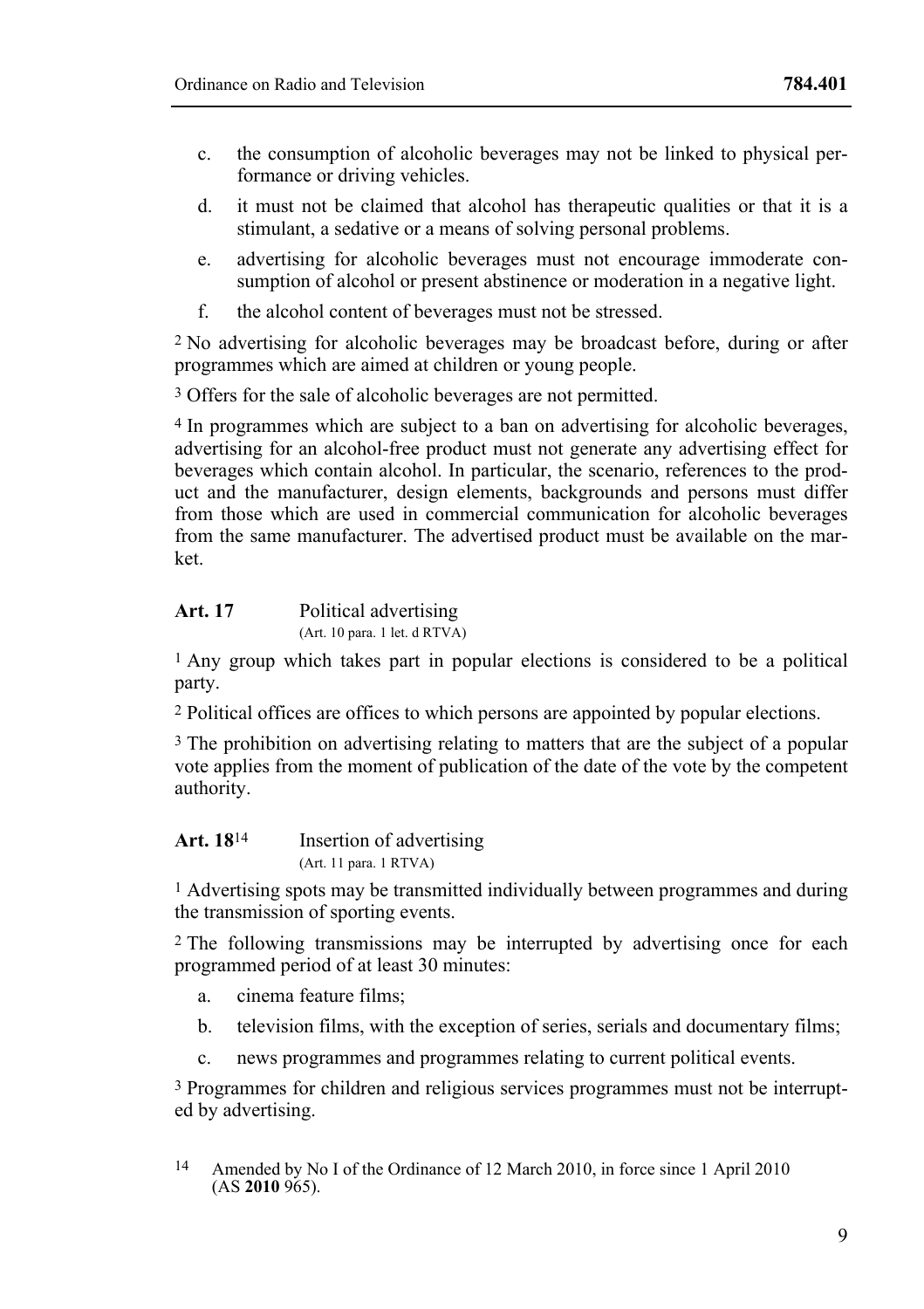4 No restrictions apply to any other programmes, in particular series, serials and documentary films.

5 In the case of the transmission of events which include breaks, in addition to paragraph 2 the insertion of advertising during the breaks is permitted.

6 For programmes which consist of independent parts, the insertion of advertising is permitted only between these parts.

7 For non-licensed radio programme services and for non-licensed television programme services which cannot be received abroad, no restrictions apply to the insertion of advertising with the exception of the restriction mentioned in paragraph 3.

**Art. 19**15 Duration of advertising (Art. 11 Abs. 2 RTVA)

1 Advertising spots may take up a maximum of 15 percent of the daily transmission time and a maximum of twelve minutes within one natural complete hour.

2 For non-licensed radio programme services and for non-licensed television programme services which cannot be received abroad, no restrictions apply to the duration of advertising.

Art. 20<sup>16</sup> Mention of the sponsor (Art. 12 para. 2 and 3, and 13 para. 4 RTVA)

1 Sponsored programmes must be identified as such. In particular, the sponsor's name, company logo or another symbol, products and services may be used for this purpose.

2 Each mention of the sponsor must establish a clear relationship between the sponsor and the programme.

3 The mention of the sponsor must not directly encourage the conclusion of transactions relating to goods or services, in particular by means of sales promotion information relating to these goods or services.

4 During the transmission of a television programme, the sponsorship relationship may be briefly mentioned again (insert). One insert per sponsor is permitted every ten minutes of transmission time. Inserts are not permitted in children's programmes.

<sup>&</sup>lt;sup>15</sup> Amended by No I of the Ordinance of 12 March 2010, in force since 1 April 2010 (AS **2010** 965).

<sup>&</sup>lt;sup>16</sup> Amended by No I of the Ordinance of 12 March 2010, in force since 1 April 2010 (AS **2010** 965).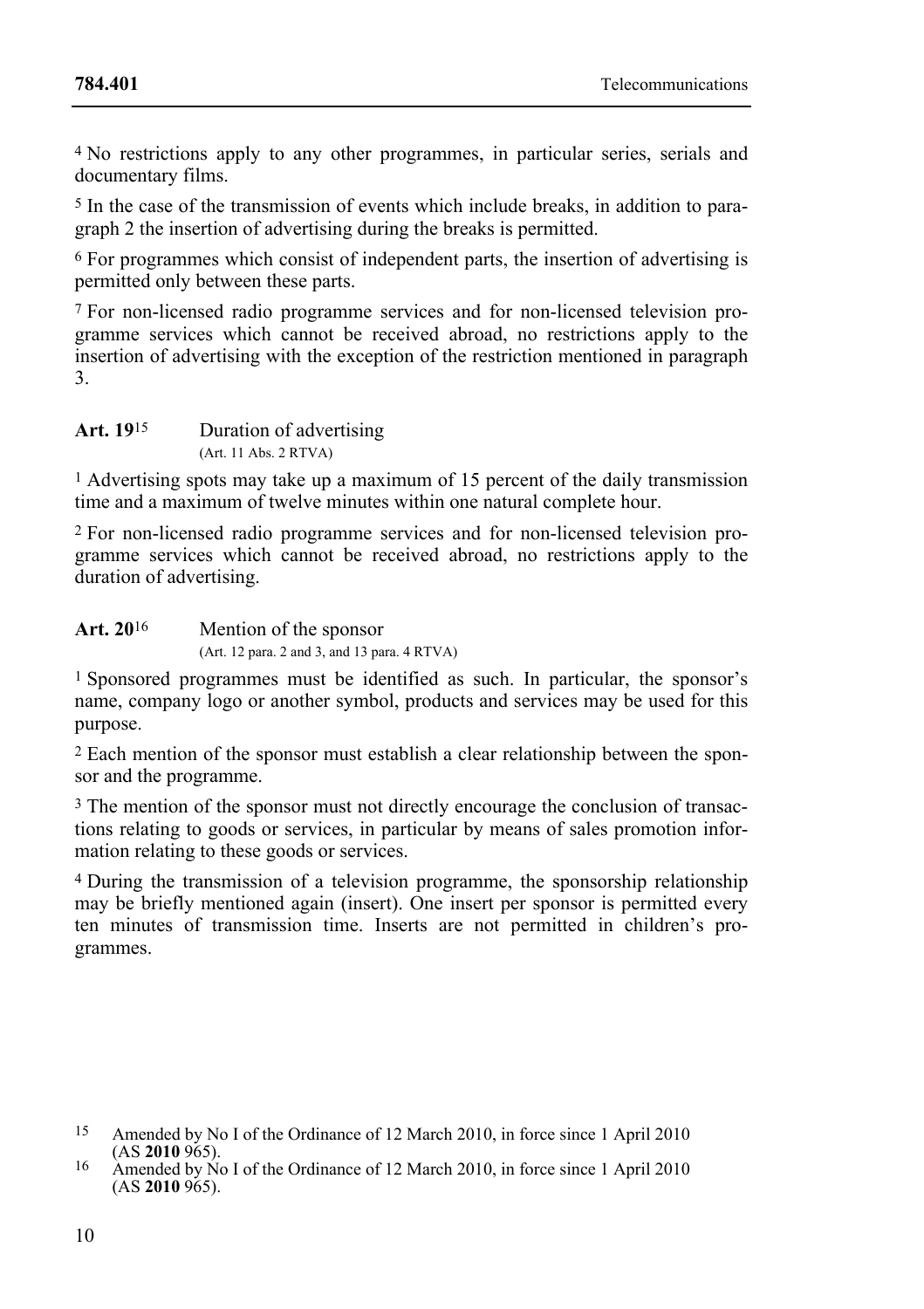### Art. 21<sup>17</sup> Product placement (Art. 9 para. 1, 12 para. 3 and 13 para. 4 RTVA)

1 Goods and services which a sponsor makes available may be integrated into the programme (product placement). Product placement is subject to the provisions relating to sponsorship unless this Article provides otherwise.

2 Product placement is not permitted in children's programmes, documentary films and religious broadcasts, unless the sponsor merely provides goods or services of low value free of charge, in particular as production aids or prizes, and does not provide any additional remuneration.

<sup>3</sup> Clear reference must be made to product placement at the start and end of the broadcast and after each advertising break. A single reference suffices for product placements, production aids and prizes of a low value of up to CHF 5000.

4 The following cinema feature films, television films and documentary films are exempted from the identification obligation according to paragraph 3:

- a. those not produced or commissioned by the broadcaster itself or by a company controlled by the broadcaster;
- b. those commissioned by the broadcaster from independent film producers and co-financed by the broadcaster below the level of 40 percent (coproductions).

### Art. 22 Additional restrictions on advertising and sponsorship in SRG SSR programme services (Art. 14 para. 1 and 3 RTVA)

1 In SRG SSR's television programme services, the following programmes may be interrupted by advertising:

- a. news and current affairs programmes: once for each programmed period of at least 90 minutes;
- b. other programmes:
	- 1. between 18:00 and 23:00: once for each programmed period of at least 90 minutes,
	- 2. at other periods of the day: once for each programmed period of at least 30 minutes.18

1bis Children's programmes and broadcasts of religious services may not be interrupted by advertising.19

2 In SRG SSR's television programme services:

<sup>17</sup> Amended by No I of the Ordinance of 12 March 2010, in force since 1 April 2010 (AS 2010 965).

<sup>&</sup>lt;sup>18</sup> Amended by No I of the Ordinance of 13 Oct. 2010, in force since 1 Jan. 2011 (AS **2010** 5219).

<sup>&</sup>lt;sup>19</sup> Inserted by No I of the Ordinance of 13 Oct. 2010, in force since 1 Jan. 2011 (AS **2010** 5219).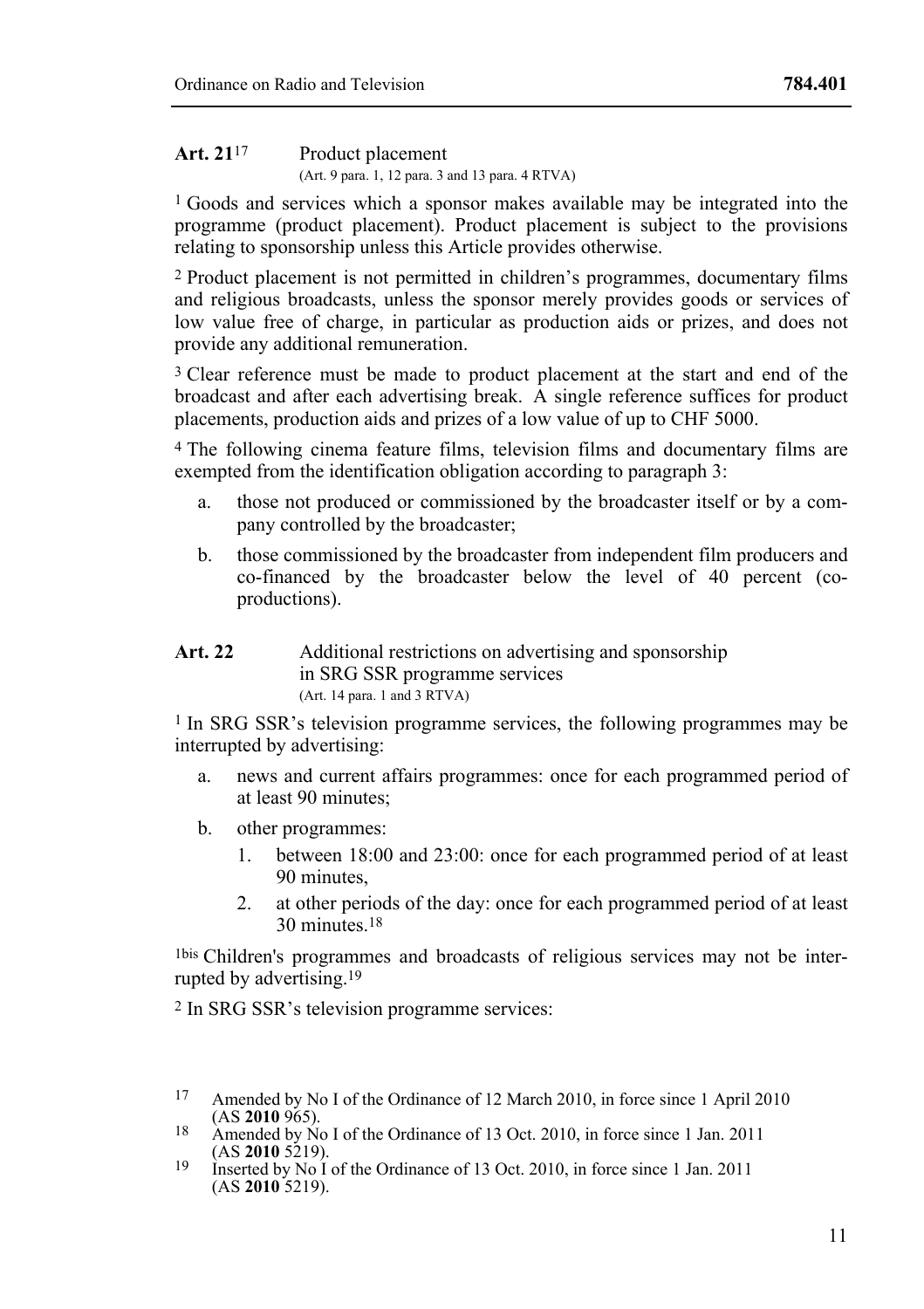- a.20 advertising spots and longer forms of advertising may together amount to a maximum of 15 per cent of the daily transmission time:
- b. between 18:00 and 23:00, advertising spots and longer forms of advertising may together amount to a maximum of 12 minutes within one full clock hour.
- c. at other periods of the day, advertising spots may amount to a maximum of 12 minutes within one full clock hour.

3 Split-screen advertising and virtual advertising are not permitted except during the broadcasting of sports events.

4 The transmission of sales programmes is not permitted.

5 In its radio programme services, SRG SSR may broadcast self-advertising in so far as this serves predominantly to build audience loyalty.

6 References to events for which SRG SSR has entered into a media partnership may be broadcast as self-advertising if they serve predominantly to build audience loyalty and the media partnership was not concluded for the purpose of financing the programme service. A media partnership exists when cooperation exists between the broadcaster and the organiser of a public event and the broadcaster undertakes to refer to the event in the programme service and is compensated with advantages at the location and similar services.

7 The mention of sponsors in SRG radio programme services may only include elements which serve to identify the sponsor.21

#### **Art. 23** Advertising and sponsorship in the further SRG SSR editorial offering (Art. 14 para. 3 RTVA)

In the further editorial offering of the SRG SSR which is necessary in addition to radio and television programme services to fulfil the programme mandate and which is financed from reception fees (Art. 25 para. 3 let. b  $\widetilde{R}$  RTVA), advertising and sponsorship are not permitted, with the following exceptions:

- a. sponsored programmes transmitted in the programme service which are also available on demand must be provided with the corresponding mention of the sponsor;
- b. programmes that are available on demand and which include split-screen advertising or virtual advertising may be provided unmodified;
- c. advertising and sponsorship are permitted in the teletext service. The advertising and sponsorship provisions of the RTVA and this Ordinance which apply to SRG SSR's programme services are applicable, *mutatis mutandis*; details are set out in the licence;

<sup>&</sup>lt;sup>20</sup> Amended by No I of the Ordinance of 13 Oct. 2010, in force since 1 Jan. 2011 (AS **2010** 5219).

<sup>&</sup>lt;sup>21</sup> Inserted by No I of the Ordinance of 12 March 2010, in force since 1 April 2010 (AS **2010** 965).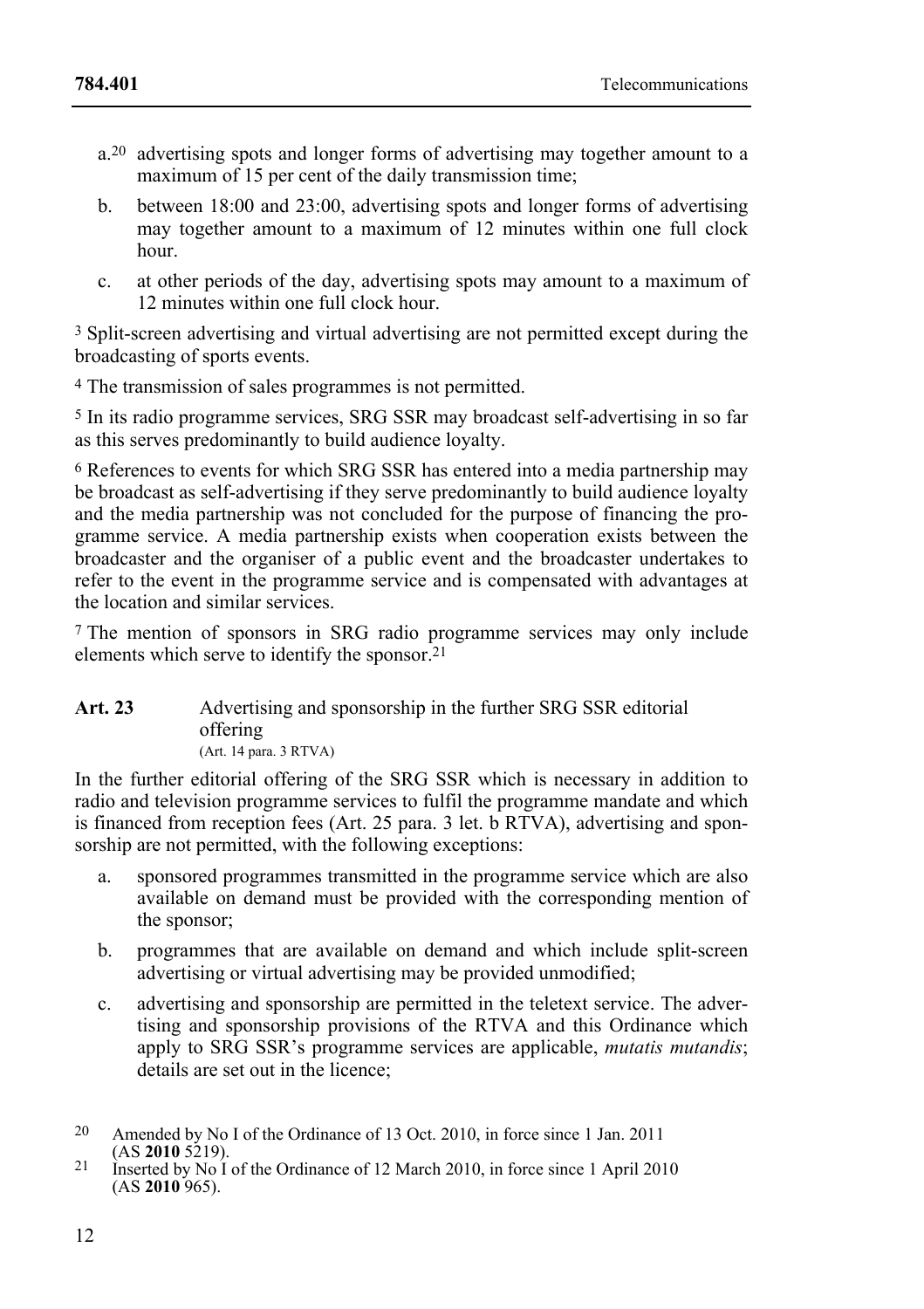d. in the licence, other exceptions may be specified for offerings which arise in cooperation with non-profit-making third parties, as well as with reference to self-advertising.

# **Section 4: Obligations relating to the Broadcasting of Programme Services**

Art. 24 Obligation to notify changes in holdings in the broadcaster (Art. 16 RTVA)

<sup>1</sup> Any transfer of share capital, registered capital, cooperative capital, or the voting rights of a licensed broadcaster of at least  $\overline{5}$  per cent or for a non-licensed broadcaster at least one third is subject to the obligation to notify.

2 Moreover, any transfer as a result of which economic control of the broadcaster changes is subject to the obligation to notify.

3 Notification must take place within one month.

4 Non-licensed broadcasters with annual operating costs of CHF 200,000 maximum are exempt from the obligation to notify.

#### Art. 25 Obligation to notify substantial holdings of the broadcaster in other enterprises (Art. 16 RTVA)

1 Participation in a different enterprise is subject to the obligation to notify if a licensed broadcaster owns at least 20 per cent, or in the case of a non-licensed broadcaster at least one third, of the share capital, registered capital, cooperative capital, or the voting rights of an enterprise.

2 All changes in the holdings which are subject to the obligation to notify in accordance with para. 1 must also be notified.

3 Notification must take place within one month.

4 Non-licensed broadcasters with annual operating costs of CHF 200,000 maximum are exempt from the obligation to notify in this Article.

#### Art. 26 Obligation to provide information (Art. 17 para. 2 let. a RTVA)

The obligation to provide information in accordance with Article 17 paragraph 2 letter a RTVA also applies to legal and natural persons who are active in the radio and television market or in a related market, and

a. at least 20 per cent of their share capital, registered capital, cooperative capital or the voting rights is owned by a licensed broadcaster or at least one third of their share capital, registered capital, cooperative capital or the voting rights is owned by non-licenced broadcaster; or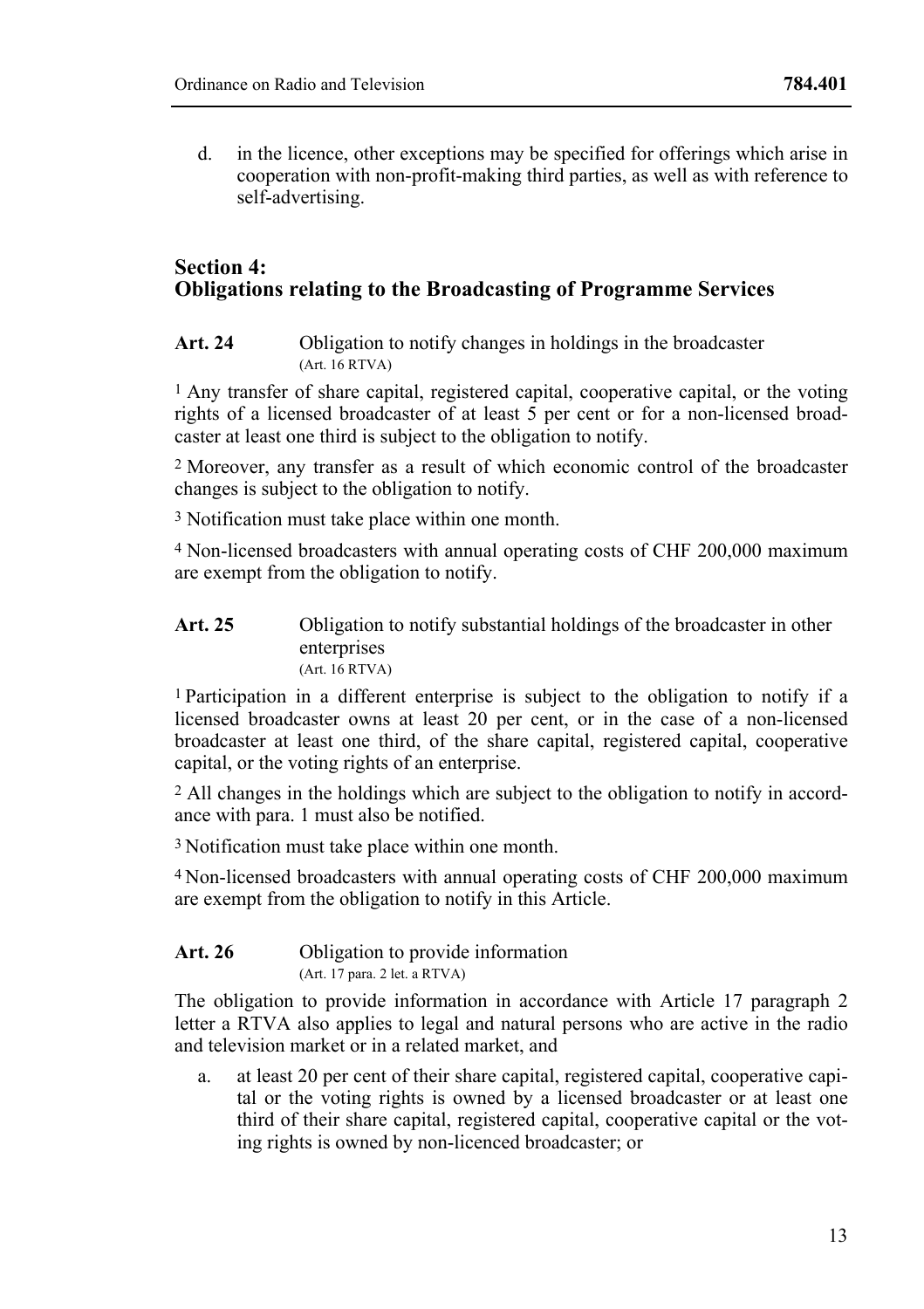b. who own at least 20 per cent of the share capital, registered capital, cooperative capital or the voting rights of a licensed broadcaster or at least one third of a non-licensed broadcaster.

Art. 27 Broadcasters' annual report and annual accounts (Art. 18 RTVA)

1 All licensed broadcasters and other broadcasters with operating costs in excess of CHF 200,000 must submit an annual report*.*

2 In particular, the annual report of a licensed broadcaster must include the following details:

- a. the name and place of residence or domicile of the broadcaster;
- b. the identity of board of directors and management members;
- c. the identity as well as the share of capital or voting rights of shareholders and other co-owners possessing at least 5 per cent of the capital or voting rights of the broadcaster, as well as their holdings of at least 20 per cent in other undertakings in the media sector;
- d. the broadcaster's holdings in other undertakings of at least 20 per cent of the capital or voting rights, as well as holdings of these undertakings of at least 20 per cent in other undertakings in the media sector;
- e. the fulfilment of the requirements in Article 7 RTVA and of the legal and licensing obligations and conditions, in particular the fulfilment of the performance mandate;
- f. the programme service content;
- g. the number of employees;
- h. cooperation with third parties on programme services;
- i. the technical means and the area of broadcasting;
- j. the development of the business;
- k. the total expenditure as well as partial expenditure in the areas of personnel, programming, technology and administration;
- l. total revenue as well as partial revenues in the areas of advertising and sponsorship.

3 The annual report of a non-licensed broadcaster must include the following details in particular:

- a. the details in paragraph 2 letters a, b and f–l;
- b. the identity as well as the share of capital or voting rights of shareholders and other co-owners possessing at least one third of the capital or voting rights of the broadcaster, as well as their holdings of at least one third in other undertakings in the media sector;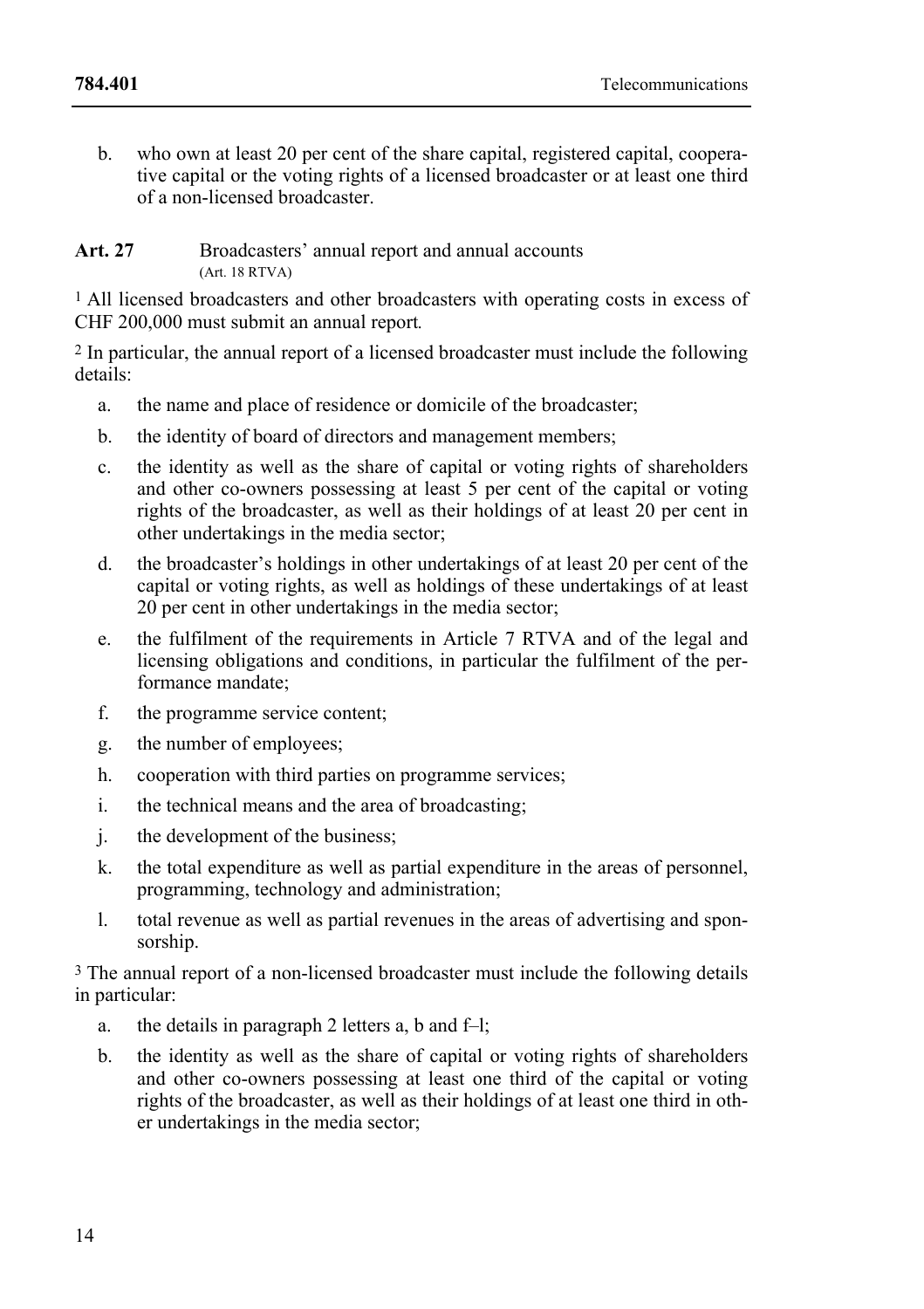- c. the broadcaster's holdings in other undertakings of at least one third of the capital or voting rights, as well as holdings of these undertakings of at least one third in other undertakings in the media sector;
- d. the fulfilment of the requirements in Article 7 RTVA and of the legal obligations and conditions.

4 OFCOM may publish the information from the annual reports which are explicitly mentioned in paras. 2 and 3.

5 All licensed broadcasters must submit annual accounts comprising a profit and loss account, balance sheet and annex, as well as the auditor's report. DETEC may issue regulations on accounting and on separate accounting in accordance with Article 41 paragraph 2 RTVA.22

6 The balance sheet and the profit and loss account must be prepared according to a special accounting plan.<sup>23</sup>

7 The annual report and annual accounts must be submitted to OFCOM by the end of April of the following year.

| Art. 28 | Recording obligation |
|---------|----------------------|
|         | (Art. 20 RTVA)       |

1 Broadcasters with a music programme service without advertising and sponsorship are exempt from the recording obligation, if the programme service does not contain any spoken information. It must be possible to reconstruct the programme service by means of playlists.

2 Broadcasters under paragraph 1 are obliged to provide the titles of the music broadcast at the request of the supervisory authority.

# **Section 5: Broadcasting Statistics**

**Art. 29** Organisation

(Art. 19 RTVA)

OFCOM shall ensure the collection and processing of data and the other statistical work that is necessary to produce the statistics in accordance with Article 19 paragraph 1 RTVA (broadcasting statistics). It coordinates the work in application of the Ordinance of 30 June 1993<sup>24</sup> on the Organisation of Federal Statistics with the Federal Statistical Office and cooperates with the latter.

 $22$ Amended by No I of the Ordinance of 15 June 2012, in force since 1 Aug. 2012 (AS 2012 3667).

<sup>23</sup> Amended by No I of the Ordinance of 15 June 2012, in force since 1 Aug. 2012 (AS **2012** 3667). 24 SR **431.011**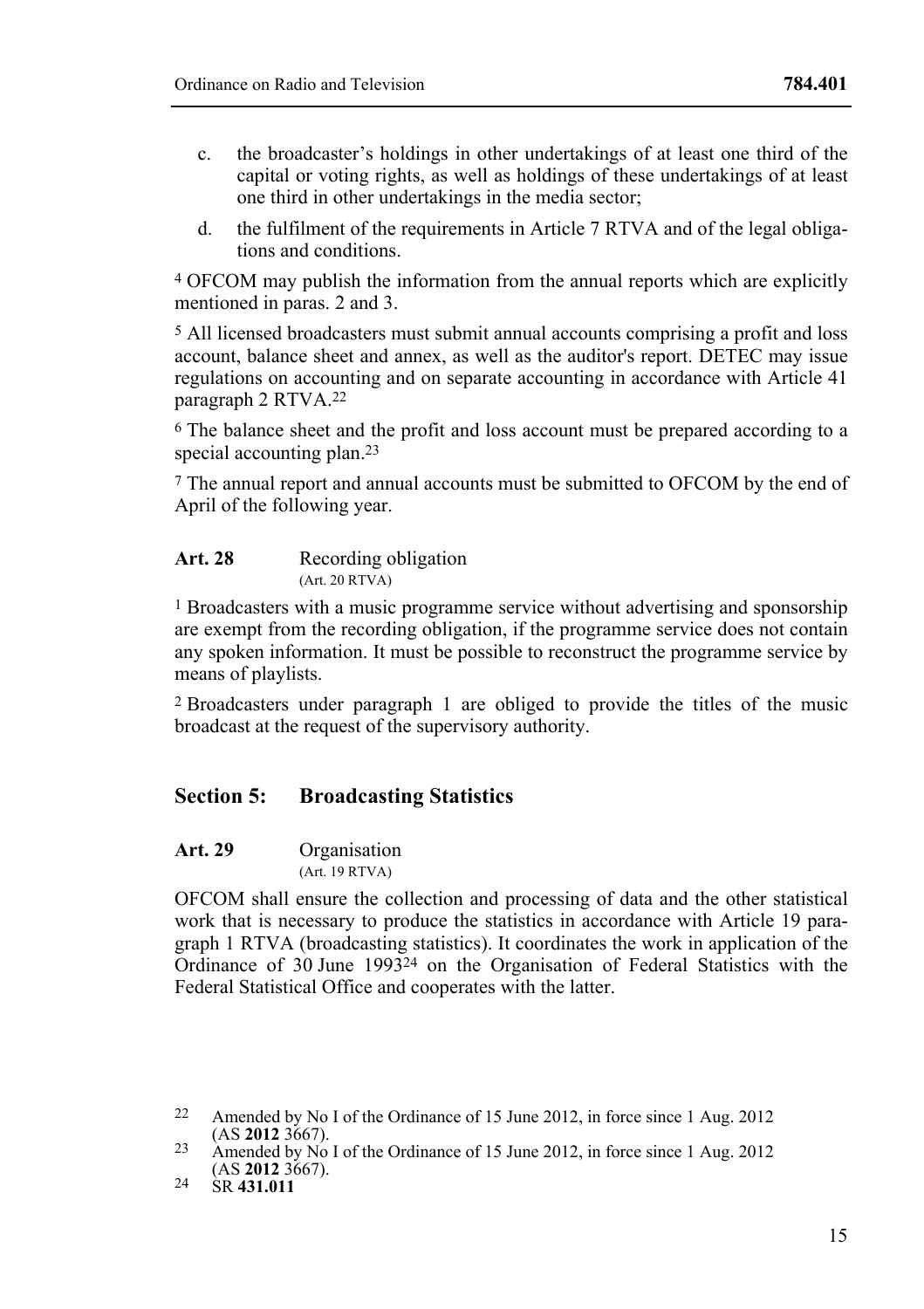| Art. 30 | Collection of data |
|---------|--------------------|
|         | (Art. 19 RTVA)     |

1 For the production of the broadcasting statistics, OFCOM uses the data obtained in implementation of the radio and television legislation, in particular the information related to the obligation to notify and in the annual reports in accordance with Article 27 paragraphs 2 and 3.

2 OFCOM may:

- a. collect any other data necessary for the broadcasting statistics from broadcasters of Swiss programme services;
- b. use the data from other authorities and organisations obtained in the application of federal law.

3 Broadcasters shall provide OFCOM free of charge with the information necessary for the production of the broadcasting statistics in the desired form.

| Art. 31 | Use of data    |
|---------|----------------|
|         | (Art. 19 RTVA) |

1 Data acquired solely for statistical purposes may not be used for other purposes unless there is a legal basis for this or the broadcaster concerned has given its consent in writing.

2 In order to guarantee data protection and confidentiality of statistics, OFCOM shall take the necessary technical and organisational measures against improper processing of the data it uses.

3 OFCOM may forward the data in paragraph 1 for statistical and scientific purposes if it is guaranteed that the recipients will comply with data protection.

**Art. 32** Publication of statistical results (Art. 19 RTVA)

1 OFCOM publishes the statistical results that are of public interest. It may make them accessible online.

2 The results in terms of paragraph 1 must be in a form that excludes the identification of any natural or legal person unless the processed data has been made available to the public by OFCOM or by the person concerned or if the person consents to publication.

<sup>3</sup> The use or reproduction of statistical results in terms of paragraph 1 is permitted if the source is quoted. OFCOM may provide for exceptions.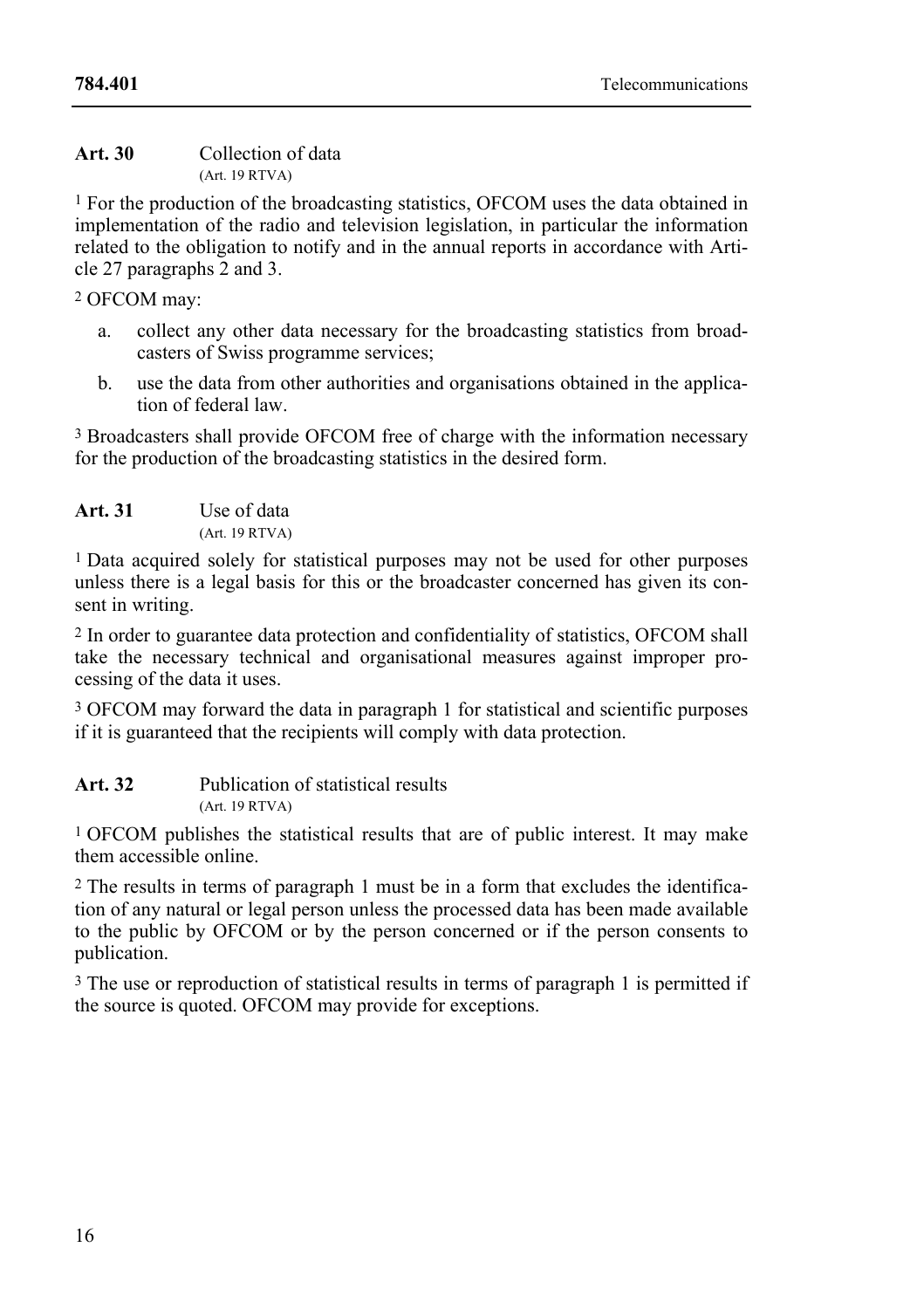### **Section 6: Legal Deposit**

**Art. 33**

(Art. 21 RTVA)

OFCOM may conclude service agreements with organisations which perform tasks related to the archiving of programmes and the preservation of playback equipment in accordance with Article 21 paragraphs 2 and 4 RTVA. The service agreements shall be put out to public tender.

# **Section 7: Licence Fee**

**Art. 34** Collection of the licence fee (Art. 15 and 22 RTVA)

<sup>1</sup> All revenue received from advertising and sponsorship in the programme service of a licensed broadcaster by the broadcaster itself or by third parties is deemed to be gross revenue from advertising and sponsorship.

2 For each calendar year, the licence fee shall be 0.5 per cent of gross revenue in excess of CHF 500,000. If the fee is chargeable for only part of a year, the exemption amount is reduced proportionately.

3 The licence fee is charged on the basis of the gross revenue achieved in the previous calendar year.

4 In the broadcaster's first two years of operation, the calculation of the licence fee is based on the gross revenue budgeted for. If, on examination of the actual gross revenue achieved in these years, the amount of the fee proves to be too high or too low, then a reimbursement will be made or an additional amount will be charged.

5 When the licence expires, the licence fee for the year of cessation of transmission operations and the preceding calendar year is charged on the basis of the gross revenue achieved in these years. If the fee charged up to cessation of operations proves to be too high or too low, then a reimbursement will be made or an additional amount will be charged.

6 OFCOM shall verify the reported gross revenues and issue the decision concerning the fee. OFCOM may commission external experts to carry out this verification.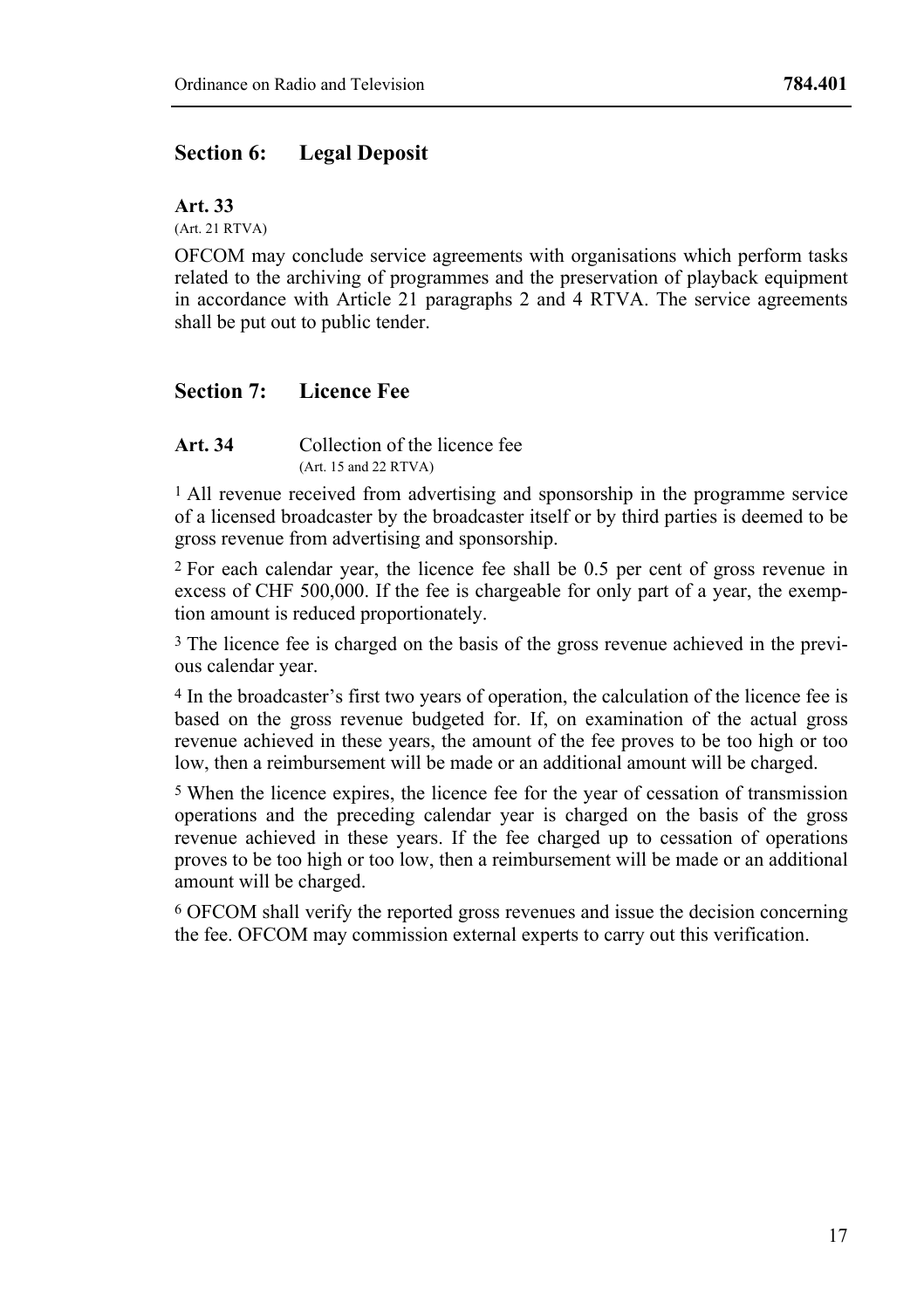### **Chapter 2: Service Agreement on the Swiss Broadcasting Corporation (SRG SSR) Offering for Foreign Countries**<sup>25</sup>

### **Art. 35**

(Art. 28 para. 1 RTVA)

The agreement between the Federal Council and SRG SSR on the editorial offering for foreign countries is concluded in each case in the form of a four-year service agreement.

# **Chapter 3: Other Broadcasters with a Mandate**

### Art. 36 Complementary non-profit-oriented radio programme services (Art. 38 para. 1 let. b RTVA)

1 A complementary non-profit-oriented radio programme service must differentiate itself thematically, culturally and musically from other licensed radio programme services that can be received in the same coverage area. In particular, a non-profitoriented programme service must take account of the linguistic and cultural minorities in the coverage area.

2 In a non-profit-oriented radio programme service, the broadcasting of advertising is not permitted, with the exception of self-advertising, which predominantly serves to build audience loyalty, including references to media partnerships as defined in Article 22 paragraph 6. The licence may provide for the broadcasting of advertising for broadcasters which make a special contribution to the training of media workers in a coverage area with fewer than 75,000 inhabitants aged 15 or more.

| Art. 3726 | Broadcasting programme services outside the coverage area <sup>27</sup> |
|-----------|-------------------------------------------------------------------------|
|           | (Art. 38 para. 5 RTVA)                                                  |

<sup>1</sup> Radio programme services which are transmitted using wireless terrestrial technology by broadcasters with a fee-splitting licence may also be transmitted outside the coverage area as follows:

- a. using digital wireless-terrestrial technology;
- b. by wire;
- c. via satellite.

2 Television programme services from broadcasters with a fee-splitting licence may also be transmitted outside the coverage area by wire using digital technology.28

- $25$ Amended by No I of the Ordinance of 15 June 2012, in force since 1 Aug. 2012 (AS 2012 3667).
- <sup>26</sup> Amended by No I of the Ordinance of 12 March 2010, in force since 1 April 2010 (AS **2010** 965).
- <sup>27</sup> Amended by No I of the Ordinance of 23 Jan., in force since 1 March 2013 (AS **2013** 567).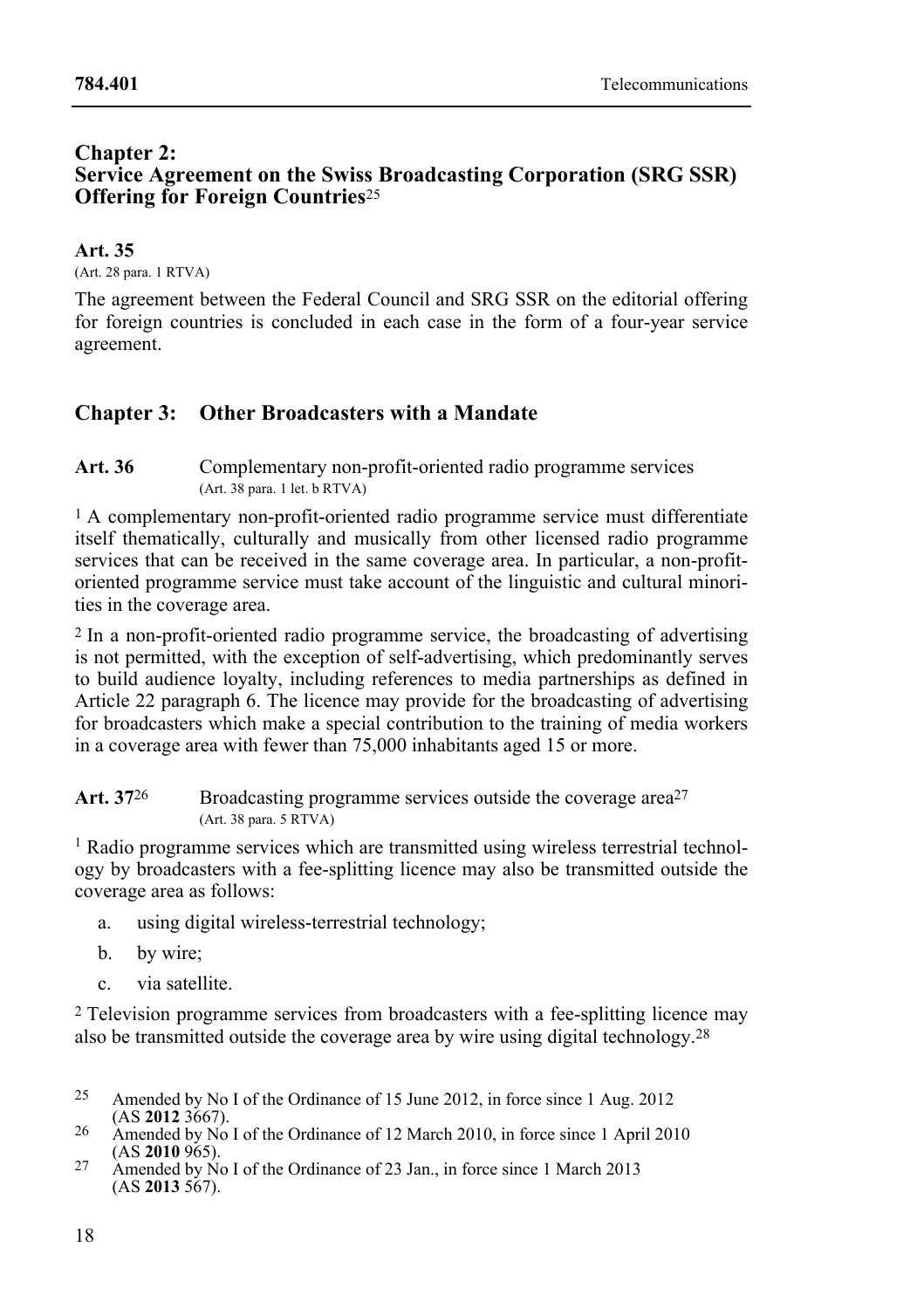| Art. 38 <sup>29</sup> | Coverage areas         |  |
|-----------------------|------------------------|--|
|                       | (Art. 39 para. 1 RTVA) |  |

The number and extent of the coverage areas in which licences are awarded, as well as the technical means of broadcasting, is stipulated by the Federal Council:

- a. in Annex 1 for radio broadcasters,
- b. in Annex 2 for television broadcasters.

**Art. 39** Determining the share of fees

(Art. 40 RTVA)

<sup>1</sup> The annual fee-splitting element for television broadcasters and broadcasters of complementary non-profit radio programme services shall correspond to a maximum of 70 percent of their operating costs. For other radio broadcasters, this amount may be a maximum of 50 percent.<sup>30</sup>

2 DETEC generally reviews the share of the fees of broadcasters after five years and redefines them if necessary.

Art. 40 Administration of shares of the fees by the Confederation (Art. 40 RTVA)

1 The balance of the shares of the fees received but not disbursed by the Confederation in accordance with Article 40 paragraph 1 RTVA is shown in an account on the Confederation's balance sheet.

2 The payment of interest is governed by Article 70 paragraph 2 of the Financial Budget Ordinance of 5 April 200631.

3 OFCOM publishes the revenue and the manner of use of the fee shares in accordance with paragraph 1.

4 The Federal Audit Office carries out financial supervision in accordance with the Federal Audit Office Act of 28 June 196732.

**Art. 41** Obligations of the licensee (Art. 41 para. 1 RTVA)

1 Broadcasters with a fee-splitting licence must produce:

- a. rules of procedure which show the allocation of tasks and responsibilities;
- b. an editorial statute; and
- c. a mission statement which describes the measures taken to fulfil the performance mandate.

<sup>28</sup> <sup>28</sup> Inserted by No I of the Ordinance of 23 Jan., in force since 1 March 2013 (AS **2013** 567).<br><sup>29</sup> Amended by No 1 of the Ordinance of 4 July 2007 (AS **2007** 3555)<br><sup>30</sup> Amended by No I of the Ordinance of 15 June 2012,

<sup>(</sup>AS **2012** 3667). 31 SR **611.01** 32 SR **614.0**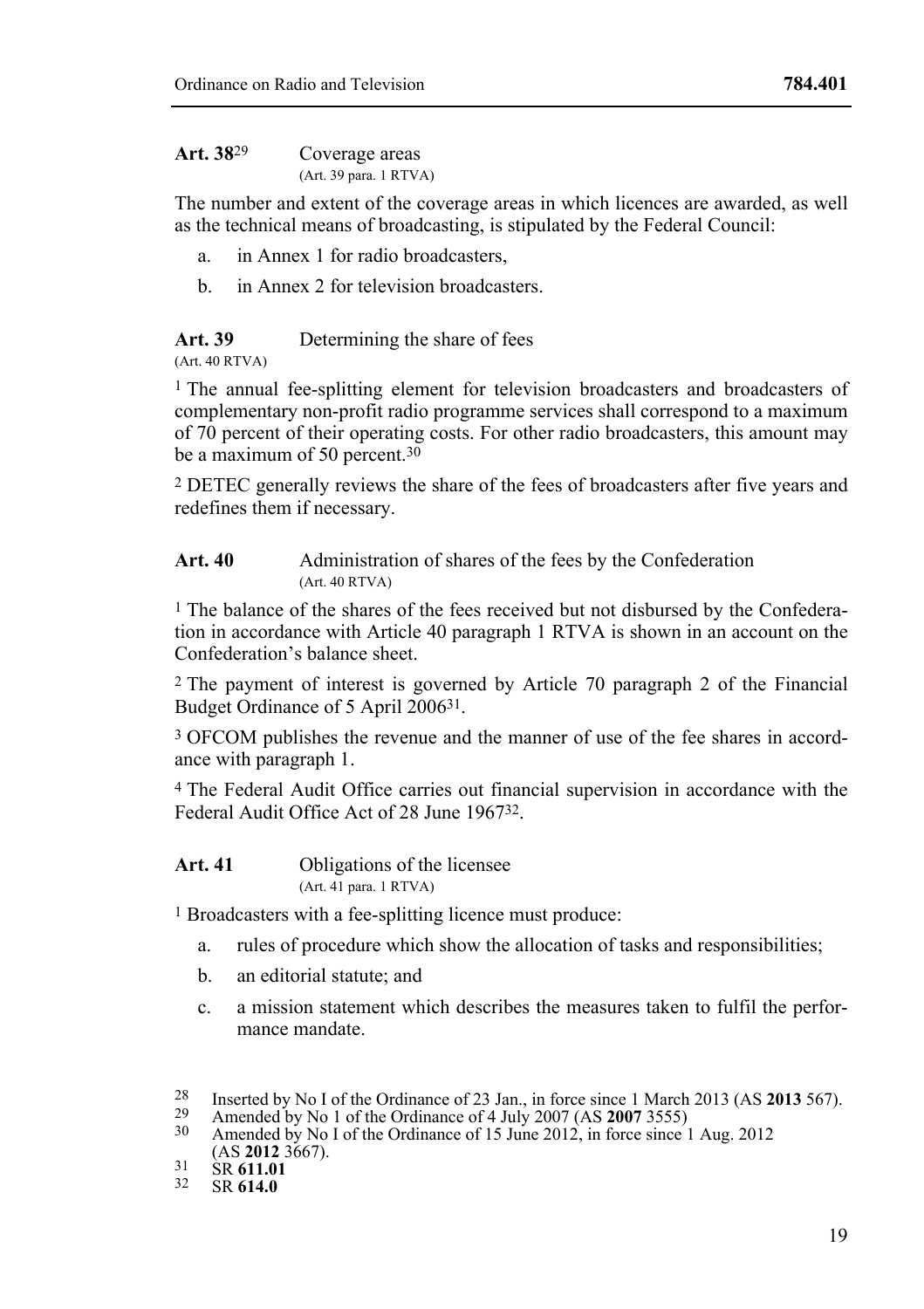2 In the licence, DETEC may lay down other obligations which serve to ensure diversity of opinion and offerings, the safeguarding of editorial independence or the fulfilment of the performance mandate. In particular, it may require the establishment of an advisory programme service committee or, in areas with only one broadcaster with a fee-splitting licence, a representative parent organisation.

<sup>3</sup> In the licence, DETEC may prohibit the broadcasting of specific types of programme which are contrary to the fulfilment of the performance mandate.

| Art. 42 | Licensee's programme production                   |
|---------|---------------------------------------------------|
|         | $(Art. 44 \text{ para. } 1 \text{ let. } a RTVA)$ |

The programmes broadcast during the prime time of a broadcaster with a performance mandate must as a rule be predominantly produced within the coverage area.

| Art. 43 | Licensing procedure    |
|---------|------------------------|
|         | (Art. 45 para. 1 RTVA) |

1 OFCOM carries out the tender procedures.

2 The public invitation to tender for a licence must include at least:

- a. the extent of the coverage area and the technical means of broadcasting;
- b. a description of the performance mandate;
- c. in the case of licences in accordance with Article 38 RTVA: the amount of the annual share of the fees and its maximum percentage in relation to the broadcaster's operating costs;
- d. the term of the licence;
- e. the criteria for the award.

<sup>3</sup> The candidate must submit all information necessary for the assessment of the tender. If the tender is incomplete or includes insufficient information, OFCOM may after allowing an additional period abandon processing of the tender.

4 OFCOM shall forward all the documentation relevant to the evaluation of the tender to the interested parties. The candidate may claim an overriding private interest and require that specific information be excluded from the forwarding process. After the procedure, the candidate has an opportunity to comment on the statements of the interested parties.

5 If extraordinary changes occur between the publication of the invitation to tender and the award of the licence, the licensing authority may adapt, suspend or cancel the procedure.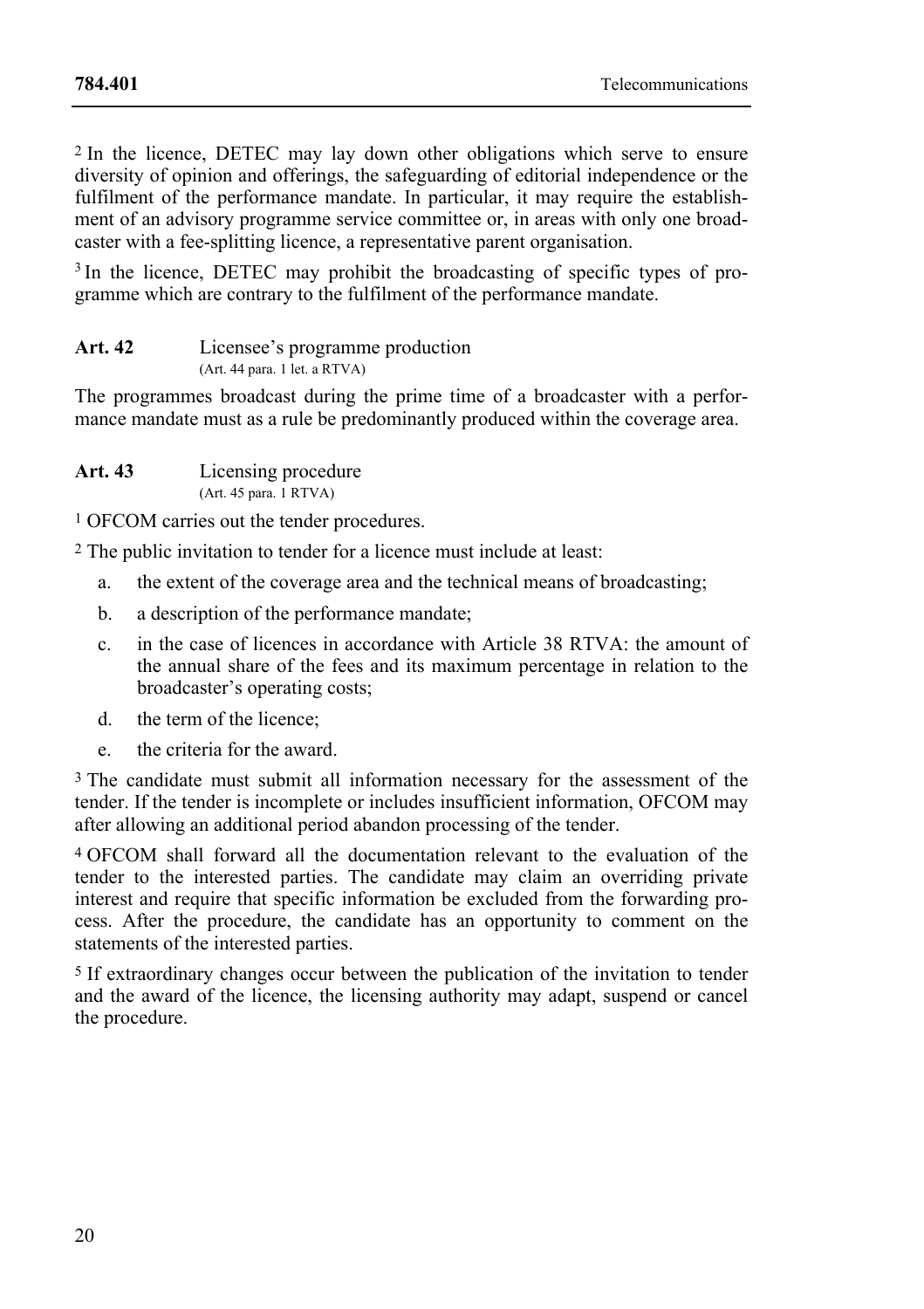1 OFCOM may award licences for the broadcasting of short-term local or regional programme services which are transmitted using wireless terrestrial technology. A programme service may be broadcast on a maximum of 30 days within a maximum period of 60 days.

2 An organiser receives a maximum of one such licence per calendar year.

<sup>3</sup> Licences for short-term programme services are awarded on application without invitation to tender if it is expected that there are no more interested broadcasters than there are available frequencies.

4 Such licences may in particular be awarded on the occasion of an important event in the coverage area, to support educational or training activity or within the framework of youth work.

# **Title 3: Transmission and Technical Processing of Programme Services Chapter 1: General Provisions**

#### Art. 45 Adequate broadcast quality (Art. 55 para. 1 and 59 para.  $\overline{3}$  RTVA)

1 Access-entitled programme services and coupled services which are subject to a broadcasting obligation in accordance with Article 46 of this Ordinance must be broadcast without delay, unchanged and in full.

2 DETEC regulates the technical requirements for the adequate broadcast quality of access-entitled programme services and coupled services subject to a broadcasting obligation via wireless terrestrial networks (Art. 55 para. 1 RTVA) and by wire (Art. 59 para. 3 RTVA). In doing so, it shall take account of international standards and recommendations. Depending on the type of programme service and technical means of broadcasting, it may provide for different quality levels.

# Art. 46 **Obligation** to broadcast coupled services (Art. 55 para. 3, 59 para. 6 and 60 para. 4 RTVA)

1 If a telecommunications service provider broadcasts an access-entitled programme service, the following coupled services provided by the broadcaster must also be broadcast:

- a. narrowband data transmission in text and image;
- b. multiple sound channels;
- c. control signal for the analogue or digital recording option;
- 33 Amended by No I of the Ordinance of 12 March 2010, in force since 1 April 2010 (AS **2010** 965).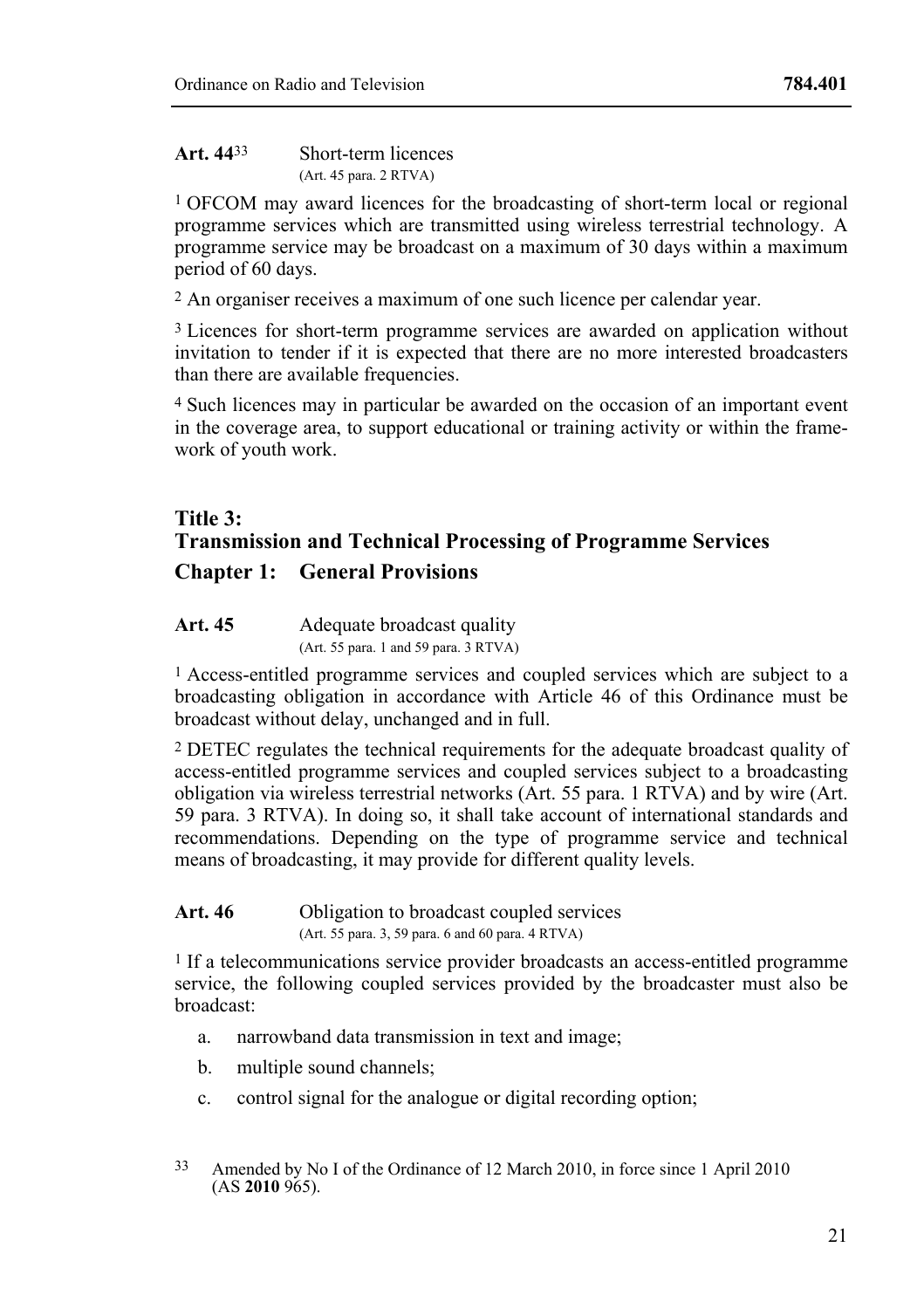- d. services for the sensory disabled as defined in Article 7 paragraph 3 and 24 paragraph 3 RTVA;
- e. additional information for radio accompanying the programme service;
- f. Dolby Digital;
- g. information for the electronic programme guide.

2 If a telecommunications service provider broadcasts a non access-entitled programme service, the coupled services for the people with sensory disabilities as defined in Article 7 paragraph 3 and 24 paragraph 3 RTVA must also be broadcast.

<sup>3</sup> DETEC may issue technical regulations and exempt certain technologies from the broadcasting obligation for coupled services.

# **Chapter 2: Wireless Terrestrial Broadcasting of Programme Services**

# **Section 1: Use of Radio Frequencies**

**Art. 47** Use of radio frequencies for the broadcasting of radio and television programme services (Art. 54 para. 4 RTVA and Art. 24 para. 1bis TCA)

1 The Federal Council shall issue directives for the use of radio frequencies which are intended entirely or in part for the broadcasting of radio and television programme services in accordance with the national frequency allocation plan (Art. 25 TCA34), and for the award of radiocommunication licences for such frequencies.

2 The Federal Communications Commission and interested parties shall be consulted before the directives are issued.

3 Radiocommunication licences for the utilisation of frequencies in accordance with paragraph 1 may be put out to public tender or awarded only when, based on the directives in accordance with paragraph 1, DETEC has laid down the details of the specific use of the frequencies.

| Art. 48 | Cost-based compensation for broadcasting |
|---------|------------------------------------------|
|         | (Art. 55 para. 2 RTVA)                   |

1 Chargeable costs for the calculation of the cost-based compensation in accordance with Article 55 paragraph 2 RTVA are the telecommunications service provider's costs that are in a causal relationship with the broadcasting of the programme service concerned (relevant costs). These include:

- a. the additional costs for the parts of the installation used by the broadcaster; and
- b. a proportional element of the joint costs and overheads.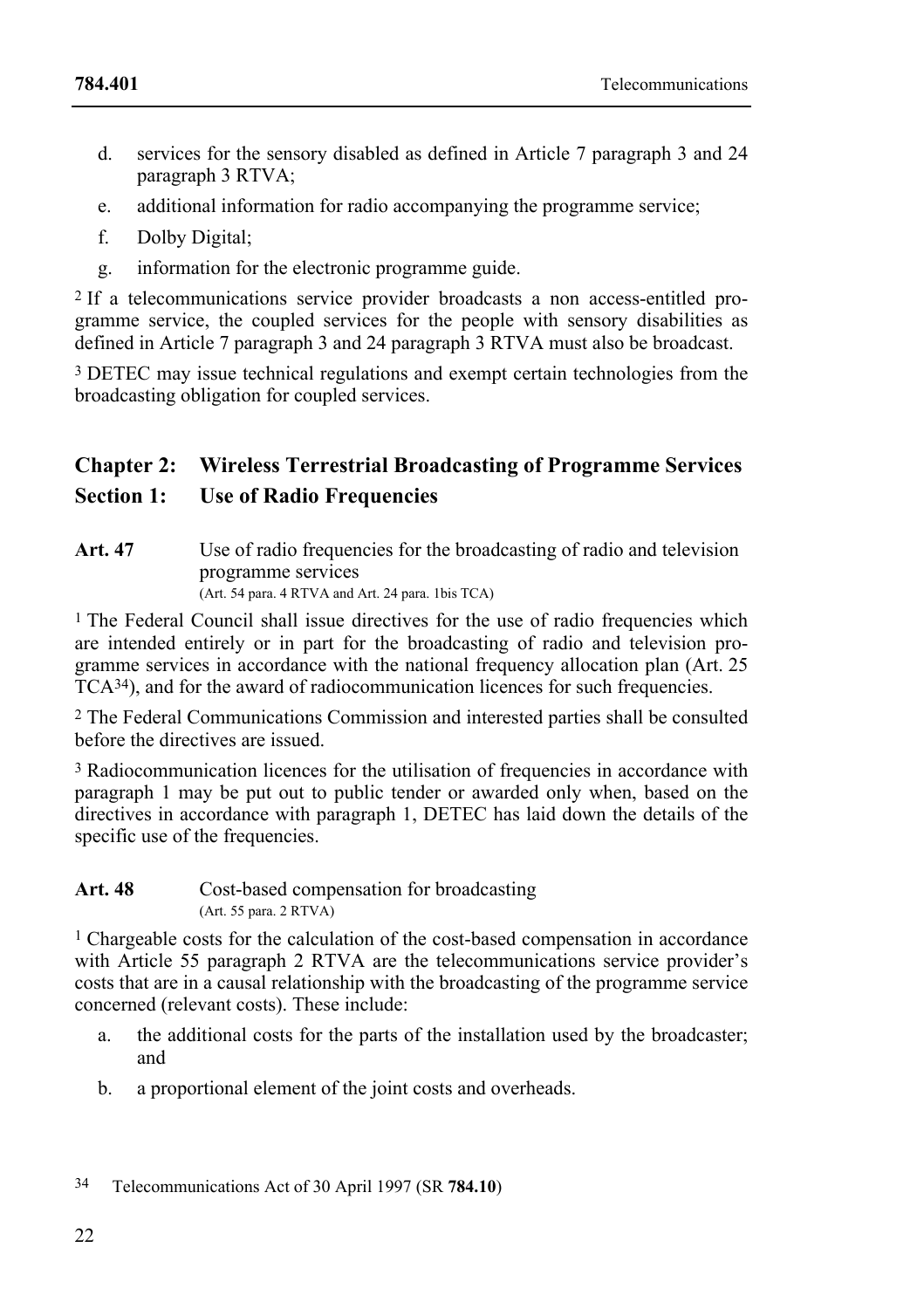2 The costs in accordance with paragraph 1 must be determined according to the following principles:

- a. the costs correspond to the expenditure and investments of an efficient provider.
- b. the installation is valued using book values.
- c. the amortisation period takes account of the economic life of the installation.
- d. the data used for the calculation must be transparent and must come from reliable sources.
- e. interest on the capital employed is charged in accordance with conditions which are customary for the sector.

3 If a telecommunications service provider broadcasts an access-entitled programme service, it shall keep this activity separate in its accounting system from all other activities and shall bill the broadcaster separately for the costs of broadcasting the programme service. The telecommunications service provider shall carry out the accounting in accordance with the recognised principles of best practice.

# **Section 2: Support for the Broadcasting of Radio Programme Services**

#### **Art. 49**

(Art. 57 RTVA)

<sup>1</sup> A contribution in accordance with Article 57 paragraph 1 RTVA shall be paid to broadcasters of radio programme services with a fee-splitting licence whose annual operating costs for broadcasting the programme service and feeding the transmission signal are extraordinarily high in relation to the number of persons covered.

2 DETEC shall determine the level of cost per person covered from which a broadcaster has a claim to a contribution and which services are chargeable as costs.

3 The available credit is split between broadcasters entitled to a contribution in relation to the cost per person covered. The basis for the calculation is the previous year's operating costs for broadcasting and the signal feed.35

3bis A contribution may amount to a maximum of one quarter of these operating costs. If the entire credit is not exhausted because of this restriction, the remaining sum is split according to the principle in paragraph 3 between those broadcasters entitled to a contribution for whom less than a quarter of their operating costs have been covered.36

4 If a broadcaster is entitled to a contribution, OFCOM shall determine this each year in a decision. If the broadcaster does not provide the necessary information as

<sup>&</sup>lt;sup>35</sup> Amended by No I of the Ordinance of 12 March 2010, in force since 1 April 2010 (AS **2010** 965).

<sup>&</sup>lt;sup>36</sup> Inserted by No I of the Ordinance of 12 March 2010, in force since 1 April 2010 (AS **2010** 965).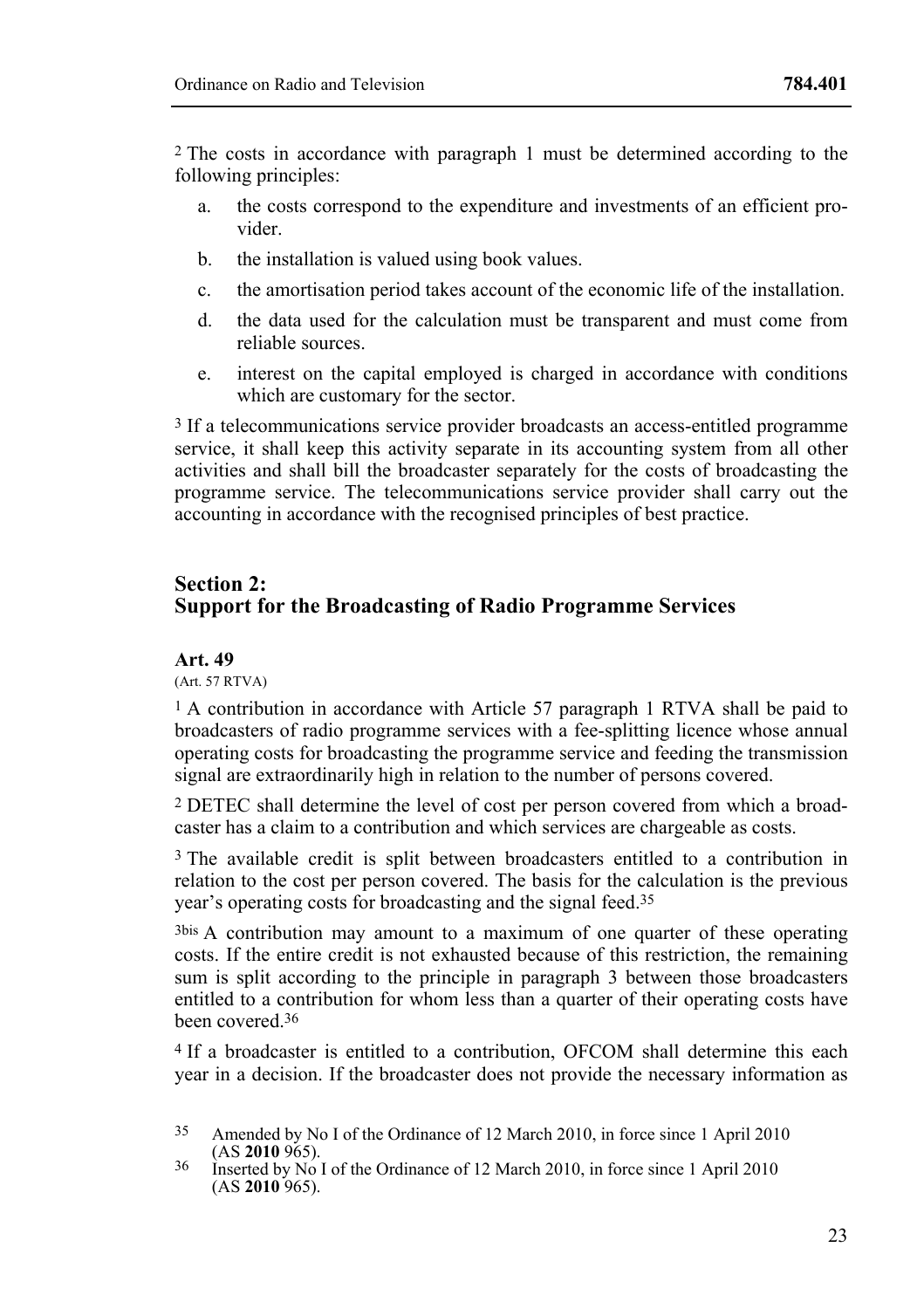part of the annual report in due time (Art. 27 paragraph 7) or provides incomplete information so that the information cannot be taken into account in the calculation of contributions in accordance with para. 3, the broadcaster has no claim to a contribution for the year in question.

5 In a broadcaster's first two years of operation, the basis for calculation is its budgeted expenditure for the contribution year, rounded up to a full year. If a contribution paid proves to be too high or too low on the basis of the actual costs, then a reimbursement will be made or an additional amount will be paid within the framework of the available credits.

# **Section 3: Investment Contributions for New Technologies**

Art. 50 Eligible transmission technologies<sup>37</sup>  $(Art. 58 RTVA)$ 

1 Investment contributions for new technologies in accordance with Article 58 RTVA may be arranged for broadcasters which, within the framework of their licence in accordance with Article 38, 43 or 107 RTVA, broadcast or arrange to broadcast a radio or television programme service using a new wireless terrestrial means of transmission which is deemed to be of major importance for the future broadcasting of programme services.

2 DETEC shall designate the means of transmission that are worthy of support under paragraph 1 and shall determine the period of support.

3 DETEC shall specify in advance the time from which adequate financing is deemed to exist for a new broadcasting technology in a coverage area and the broadcaster concerned loses its claim to a contribution. When determining the limits, DETEC shall take account in particular of the availability of receivers in the coverage area, the size of the coverage area, the investment requirement for the broadcasting technology and the type of financing of the programme service.

4 Contributions to investments for a specific new means of transmission may be provided to a broadcaster for a maximum of ten years.

#### Art. 51<sup>38</sup> Nature and measurement of the contributions (Art. 58 RTVA)

1 On application, contributions amounting to 75% of its operating costs may be arranged for a broadcaster for:

a. investments or depreciations of investments in a transmitter network which it has itself constructed or operates;

<sup>37</sup> Amended by No I of the Ordinance of 12 March 2010, in force since 1 April 2010

<sup>&</sup>lt;sup>38</sup> Amended by No I of the Ordinance of 12 March 2010, in force since 1 April 2010 (AS **2010** 965).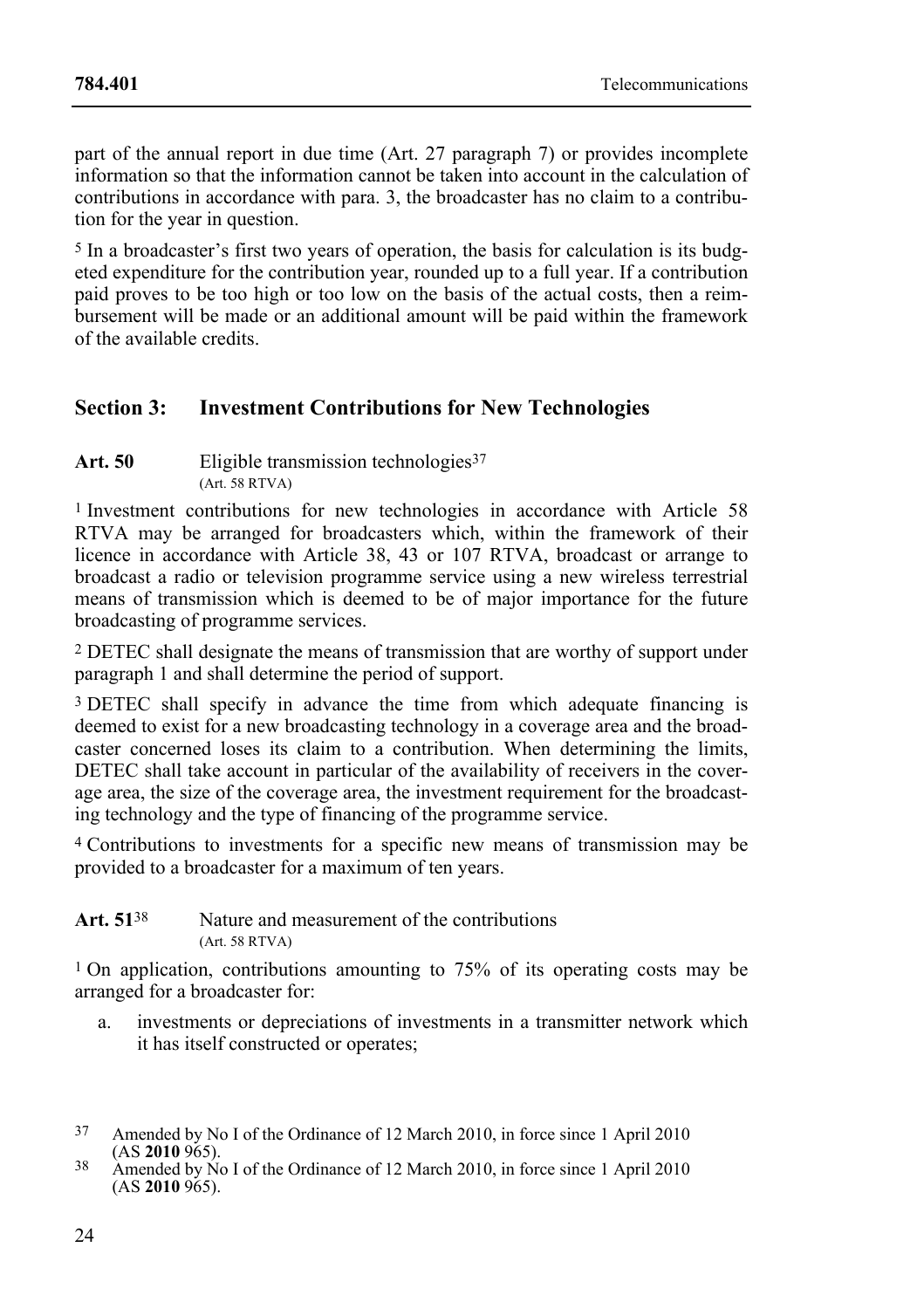- b. financial participation in the investments in a transmitter network which a third party constructs or operates;
- c. depreciations transferred to it by a third party which constructs or operates a transmitter network.

2 If OFCOM's available credit is not sufficient to meet the claims of all broadcasters entitled to a contribution, the contributions to all broadcasters will be reduced by the same proportion in the year concerned.

 $3A$  decision to make contributions to depreciations generally applies over five years. The contributions are paid out in annual instalments in accordance with the depreciation rates recognised in the decision, as long as the conditions specified in Article 50 paras. 2-4 are met and the transmission equipment is operated in accordance with the intended purpose of the support.

4 Decisions to make contributions to investments take account of the timetable and implementation of the construction of the transmitter network.

5 The Subsidies Act of 5 October 1990199039 applies.

<sup>1</sup> A contribution towards the amortisation of investment in a transmitter network shall be made on application from the broadcaster.

2 A contribution shall cover half of the broadcaster's amortisation costs for the relevant chargeable investments. If OFCOM's available credit is not sufficient to meet the claims of all broadcasters entitled to a contribution, all broadcasters' contributions shall be reduced on a linear basis in the year concerned.

<sup>3</sup> A contribution decision shall cover five years. The contributions shall be paid out in annual instalments in accordance with the amortisation rates recognised in the decision, as long as the conditions in Article 50 paragraphs 2–4 of this ordinance are met and the broadcaster's transmission equipment is operated in accordance with the intended purpose of the support.

4 On expiry of the contribution period in paragraph 3, the support for a transmitter network may be extended on application by the broadcaster.

# **Chapter 3: Broadcasting by Wire**

#### Art. 52 Programme services of foreign broadcasters (Art. 59 para. 2 RTVA)

1 Foreign programme services that are to be broadcast by wire in accordance with Article 59 paragraph 2 RTVA may be such programme services that are transmitted in a Swiss national language and which make a special contribution to fulfilling the performance mandate provided for by the Federal Constitution, in particular in that they: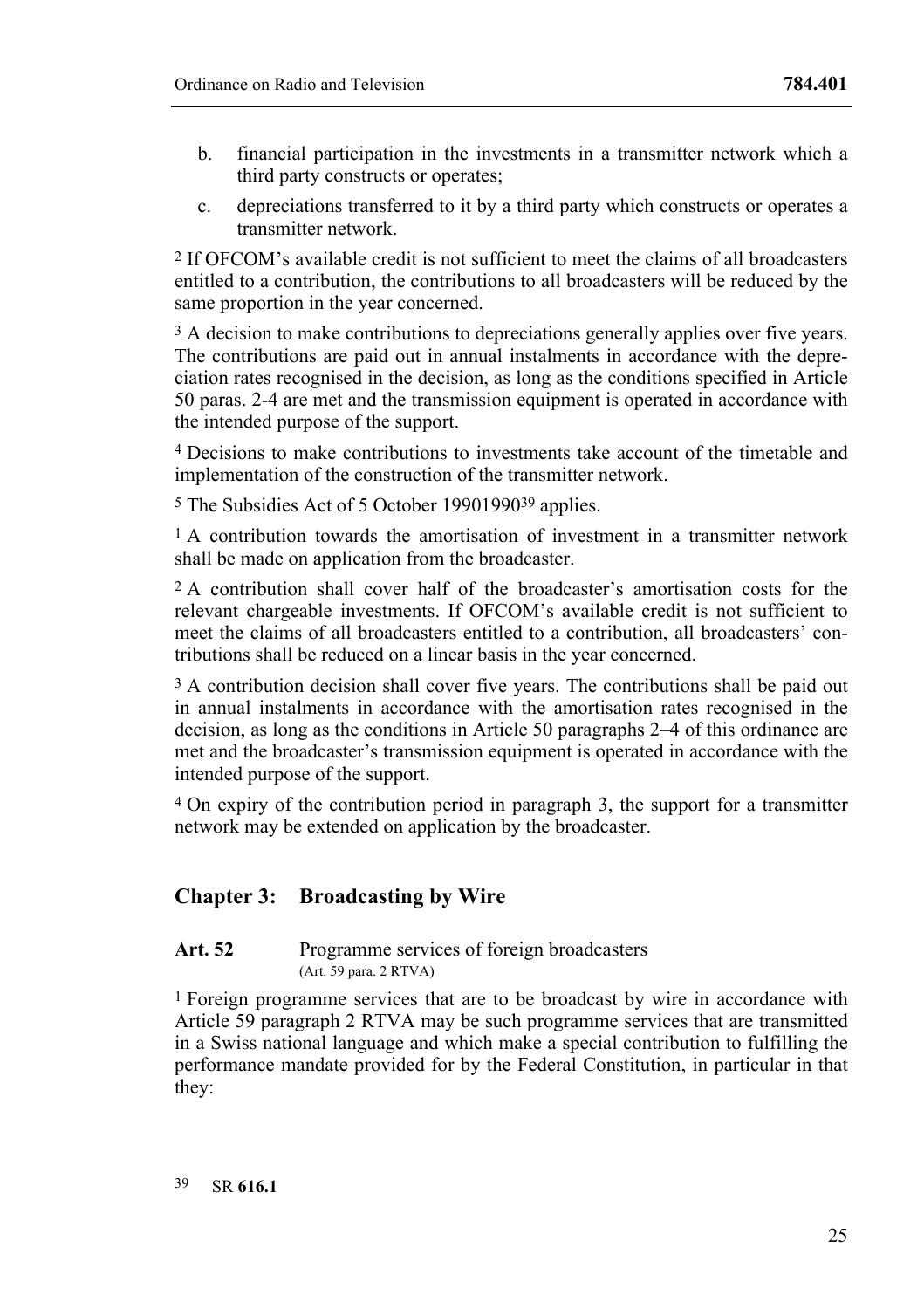- a. report in depth on social, political, economic or cultural phenomena within the framework of extensive editorial formats;
- b. give considerable space to artistic film productions;
- c. make special editorial contributions to the education of the public;
- d. broadcast special editorial productions for young people, old people or people with sensory disabilities; or
- e. regularly broadcast Swiss productions or regularly deal with Swiss topics.

2 The foreign programme services in accordance with paragraph 1 as well as the area in which they must be broadcast by wire are listed in the Annex of this Ordinance.

**Art. 53** Maximum number of access-entitled programme services (Art. 59 para. 3 and 60 para. 2 RTVA)

The maximum number of programme services to be broadcast by wire free of charge within a specific area in accordance with Articles 59 and 60 RTVA is:

- a. for the analogue broadcasting of radio programme services: 25;
- b. for the digital broadcasting of radio programme services: 50;
- c. for the analogue broadcasting of television programme services: 25;
- d. for the digital broadcasting of television programme services: 30.

### Art. 54 Telecommunications service providers obliged to broadcast (Art. 59 para. 4 RTVA)

1 Telecommunications service providers that broadcast programme services and which reach at least 100 households are subject to the broadcasting obligation.

1bis DETEC may revoke the obligation relating to the analogue broadcasting of television programme services under Articles 59 and 60 RTVA provided such services are broadcast digitally and are received digitally by an overwhelming majority of the public. It may do so for all programme services or for specific services and for the entire country or for specific regions.40

2 On application, OFCOM may release a telecommunications service provider from the broadcasting obligation where:

- a. the transmission of all programme services cannot be expected of it for capacity reasons; or
- b. restricting transmission to the coverage area in the case of a regional television programme service with a performance mandate and fee-splitting according to Article 38 para. 1 letter a RTVA is not possible for technical reasons.<sup>41</sup>

<sup>40</sup> Amended by No I of the Ordinance of 15 June 2012, in force since 1 Aug. 2012 (AS 2012 3667).

<sup>(</sup>AS **2012** 3667). 41 Amended by No I of the Ordinance of 12 March 2010, in force since 1 April 2010 (AS **2010** 965).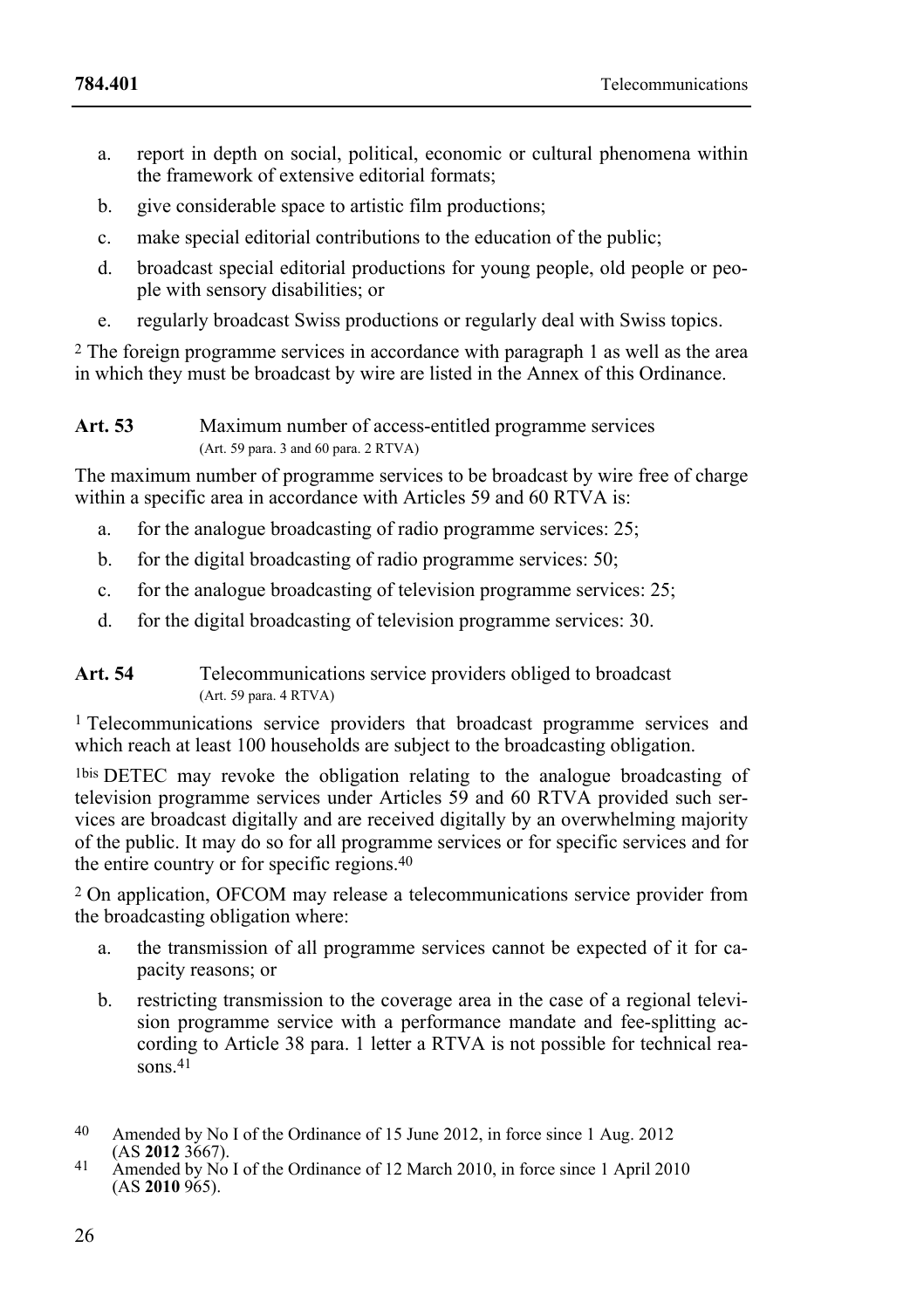<sup>3</sup> A telecommunications service provider which is released from the broadcasting obligation on the basis of paragraph 2 letter b shall inform OFCOM annually of the state of the technology.42.

| Art. 55 | Channel occupancy |
|---------|-------------------|
|         | (Art. 62 RTVA)    |

The Department shall regulate which programme services have a claim to preferred channel occupancy for broadcasting by wire.

# **Chapter 4: Technical Processing**

Art. 56 Open interfaces and technical configuration (Art. 64 RTVA)

<sup>1</sup> If the telecommunications service provider uses a different technical processing procedure from the broadcaster, the programme services and the coupled services must be transmitted in such a way that the audience is able to use them in a quality corresponding to the requirements of Article 45.

2 If international standards exist for equipment or services that are used to process programme services or with regard to open interfaces, DETEC may declare these standards binding if this is necessary to safeguard diversity of opinion.

<sup>3</sup> The telecommunications service provider must allow the broadcaster to manage its customer relations. Telecommunications service providers and broadcasters shall set down the technical and commercial implementation of customer relations management in an agreement. DETEC may issue technical and administrative requirements.

4 The telecommunications service provider may not use data that it has acquired in connection with the implementation of paragraph 3 for other purposes and in particular may not forward it to other business units, subsidiary companies, partnership undertakings and third parties.

# **Title 4: Reception of Programme Services**

Art. 57 Devices suitable for reception (Art. 68 para. 1 RTVA)

The following are subject to the obligation to notify and to pay fees for the reception of radio or television programme services:

a. devices which are intended for programme service reception or which include specific components intended exclusively for reception;

<sup>42</sup> Inserted by No I of the Ordinance of 12 March 2010, in force since 1 April 2010 (AS **2010** 965).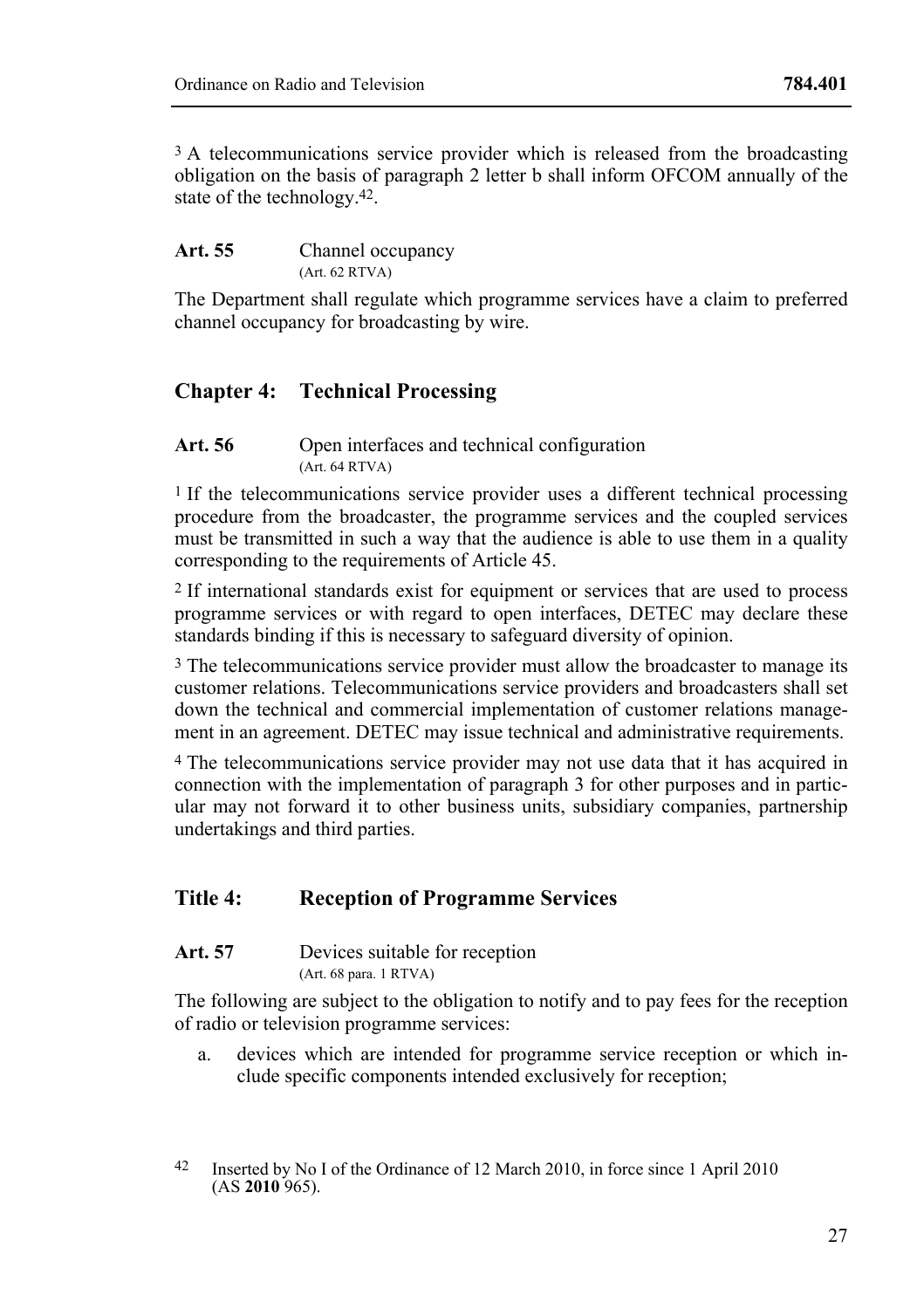b. multifunctional devices if they are equivalent in terms of variety of receivable programme services and reception quality to the devices in terms of letter a.

#### Art. 58 Private, professional and commercial reception (Art. 70 para. 2 RTVA)

1 Private reception is the reception of radio or television programme services by the notifying person, persons living in the same household and their guests.

2 Professional reception is the reception of radio or television programme services in undertakings for the purposes of entertainment or information of personnel.

<sup>3</sup> Commercial reception is the reception of radio or television programme services for the purpose of the entertainment or information of customers and other external persons. A distinction is made between three categories:

- a. Category I:  $1-10$  receivers;
- b. Category II: 11–50 receivers;
- c. Category III: more than 51 receivers.

#### Art. 59 Amount of the reception fees (Art. 70 RTVA)

1 The reception fees for private reception per month and excluding value-added tax are: **CHF** 

| for radio reception      | 13.75 |
|--------------------------|-------|
| for television reception | 23.84 |

2 The reception fees for professional reception per month and excluding value-added tax are:

|    |                          | <b>CHF</b> |
|----|--------------------------|------------|
| a. | for radio reception      | 18.20      |
|    | for television reception | 31.59      |

3 The reception fees for commercial reception per month and excluding value-added tax (in francs) are:

|                          | Category I | Category II | Category III |
|--------------------------|------------|-------------|--------------|
| for radio reception      | 18.20      | 30.32       | 41.86        |
| for television reception | 31.59      | 52.63       | 72.66        |

#### **Art. 60** Obligation to notify (Art. 68 para. 3 RTVA)

1 Changes in notifiable circumstances must be reported in writing to the fee collection agency.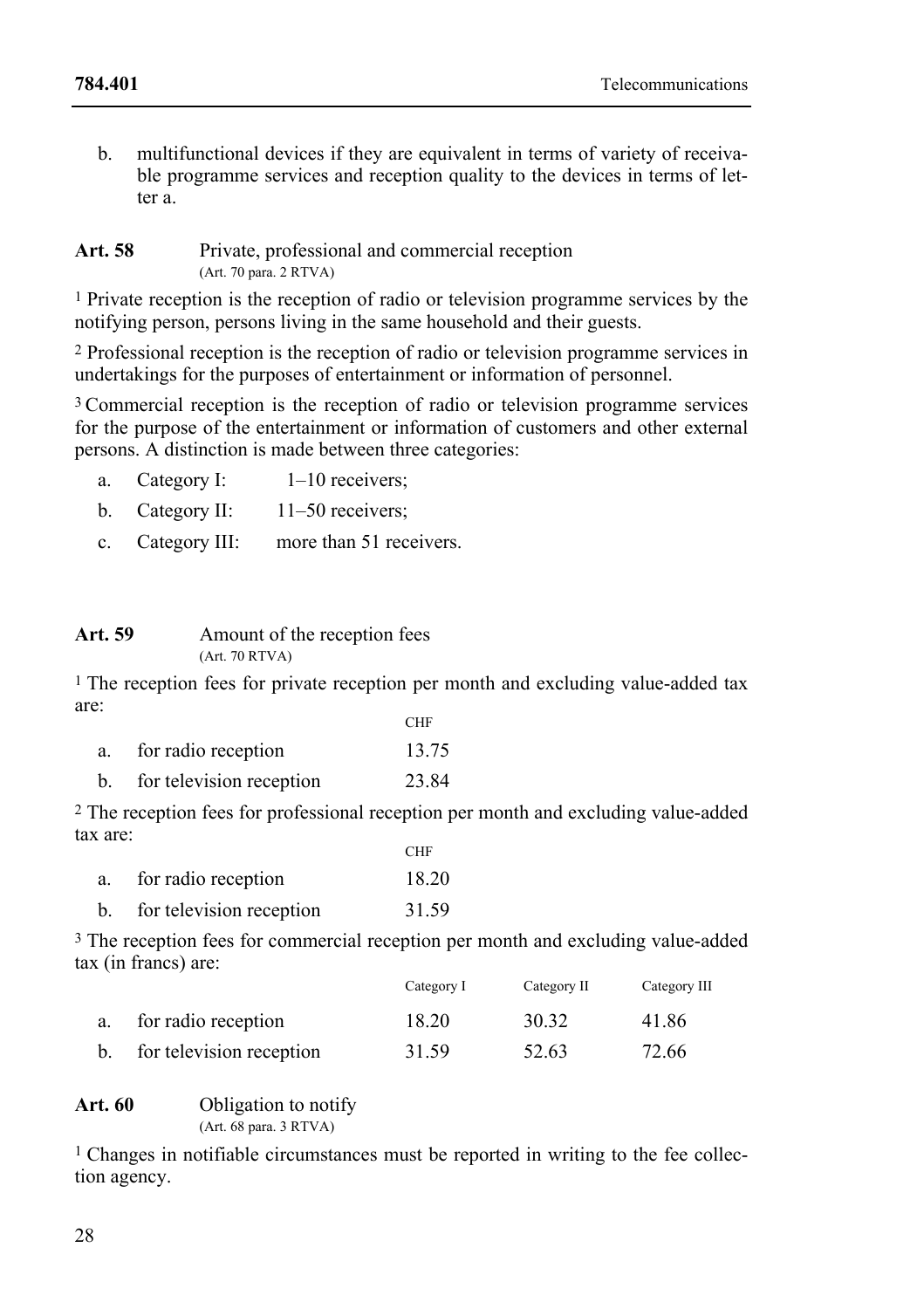2 In the case of professional or commercial reception, notification must take place for each branch office.

### Art.  $60a^{43}$  Billing of reception fees (Art. 68 para. 6 RTVA)

<sup>1</sup> The fee collection agency shall bill reception fees on an annual basis. The person liable to pay the fee may ask to be billed on a quarterly basis.

2 The fee collection agency shall stagger the billing periods for the annual bill.

3 It shall issue the bills at the earliest at the following times:

- a. in the case of annual bills: in the second month of the billing period;
- b. in the case of quarterly bills: in the first month of the billing period.

### Art. 61 Due date, late demands, reimbursement and prescription (Art. 68 para. 4 and 5 RTVA)

1 The fee is due:

- a. in the case of annual bills: on the first day of the third month after the bill is issued;
- b. in the case of quarterly bills: on the first day of the second month after the bill is issued.44

2 If the fee collection agency has not billed the reception fee or billed it incorrectly or calculated it wrongly, it shall demand the amount not received or make a reimbursement.

<sup>3</sup> The prescriptive period for reception fees is five years from the due date of the fee.

### Art. 62 Charges for quarterly bills, reminders and debt collection<sup>45</sup> (Art. 68 para. 1 RTVA)

1 The fee collection agency may bill the following charges:

|             |                                             | <b>CHF</b>  |
|-------------|---------------------------------------------|-------------|
| a.          | Extra charge for each quarterly bill issued | 2.00        |
| h.          | for a written reminder                      | 5.00        |
| $c_{\cdot}$ | for justified debt collection proceedings   | 20.00<br>46 |

<sup>43</sup> Inserted by No I of the Ordinance of 13 Oct. 2010, in force since 1 Jan. 2011 (AS 2010 5219).

<sup>44</sup> Amended by No I of the Ordinance of 13 Oct. 2010, in force since 1 Jan. 2011 (AS **2010** 5219).

<sup>45</sup> Amended by No I of the Ordinance of 13 Oct. 2010, in force since 1 Jan. 2011 (AS **2010** 5219).

<sup>(</sup>AS **2010** 5219). 46 Amended by No I of the Ordinance of 13 Oct. 2010, in force since 1 Jan. 2011  $(AS 2010 5219).$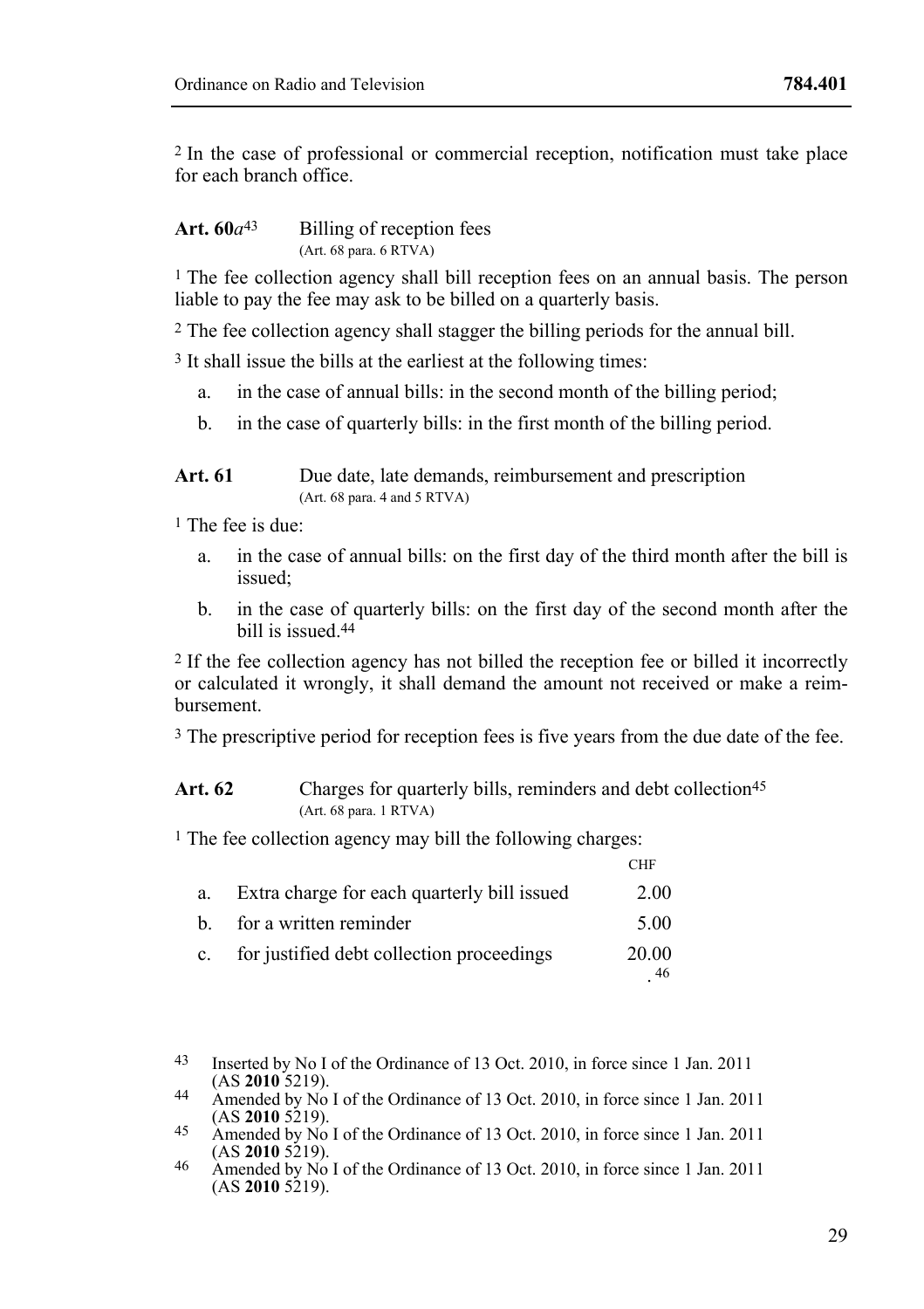2 The fee collection agency shall inform those obliged to pay these fees of these fees in advance and in writing.

### **Art. 63** Exemption from the obligation to pay fees and to notify (Art. 68 para. 6 RTVA)

The following are exempted from the obligation to pay fees and to notify:

- a. persons domiciled abroad who reside in Switzerland no more than 90 days per calendar year or 90 consecutive days at any time;
- b.47 residents of care homes who require care corresponding as a minimum to the care requirement level in Article 7*a* paragraph 3 letter *e* of the DHA Ordinance of 29 September 1995 on Compulsory Health Insurance Benefits<sup>48</sup>;
- c. federal authorities, for the reception of radio and television programme services in official premises and in meeting rooms;
- d.49 diplomatic missions, permanent missions or other representations to international organisations, consular posts and institutional beneficiaries under Article 2 paragraph 1 letters a,  $\overrightarrow{b}$ , i, j, k, 1 and m of the Host State Act of 22 June 2007<sup>50</sup> which have concluded a headquarters agreement with the Federal Council
- e.51 the diplomatic, administrative, technical and service personnel of diplomatic missions, permanent missions or other representations to international organisations and of consular posts run by professional consular officials who hold an accreditation pass of type B, C, D, E, K red, K blue, K violet or O issued by the Federal Department of Foreign Affairs and who do not have Swiss citizenship.

# Art. 64 Exemption on application from the obligation to pay fees (Art. 68 para. 6 RTVA)

<sup>1</sup> On written application, the fee collection agency shall exempt those entitled to oldage and survivors' insurance (AHV) or invalidity insurance (IV) benefits from the obligation to pay fees if they are in receipt of annual benefits under Article 3 paragraph 1 letter a of the Federal Act of 19 March 196552on Benefits supplementary to the Old Age, Survivors' and Disability Insurance and submit a legally valid decision concerning their right to supplementary benefits.

<sup>47</sup> Amended by No I of the Ordinance of 13 Oct. 2010, in force since 1 Jan. 2011 (AS **2010** 5219).

<sup>(</sup>AS 2010 5219).<br>
SR 832.112.31<br>
Amended by Annex No 13 of the Host State Ordinance of 7 Dec. 2007 (SR 192.121)<br>
SR 192.12<br>
SR 192.12<br>
Amended by Annex No 13 of the Host State Ordinance of 7 Dec. 2007 (SR 192.121)<br>
SP 1965 No I 6 3371 Annex No 9 3453, **2003** 3837 Annex No 4, **2006** 979 Art. 2 No 8. AS **2007** 6055 Art. 35]. See now the SBA of 6 Oct. 2006 (SR **831.30**).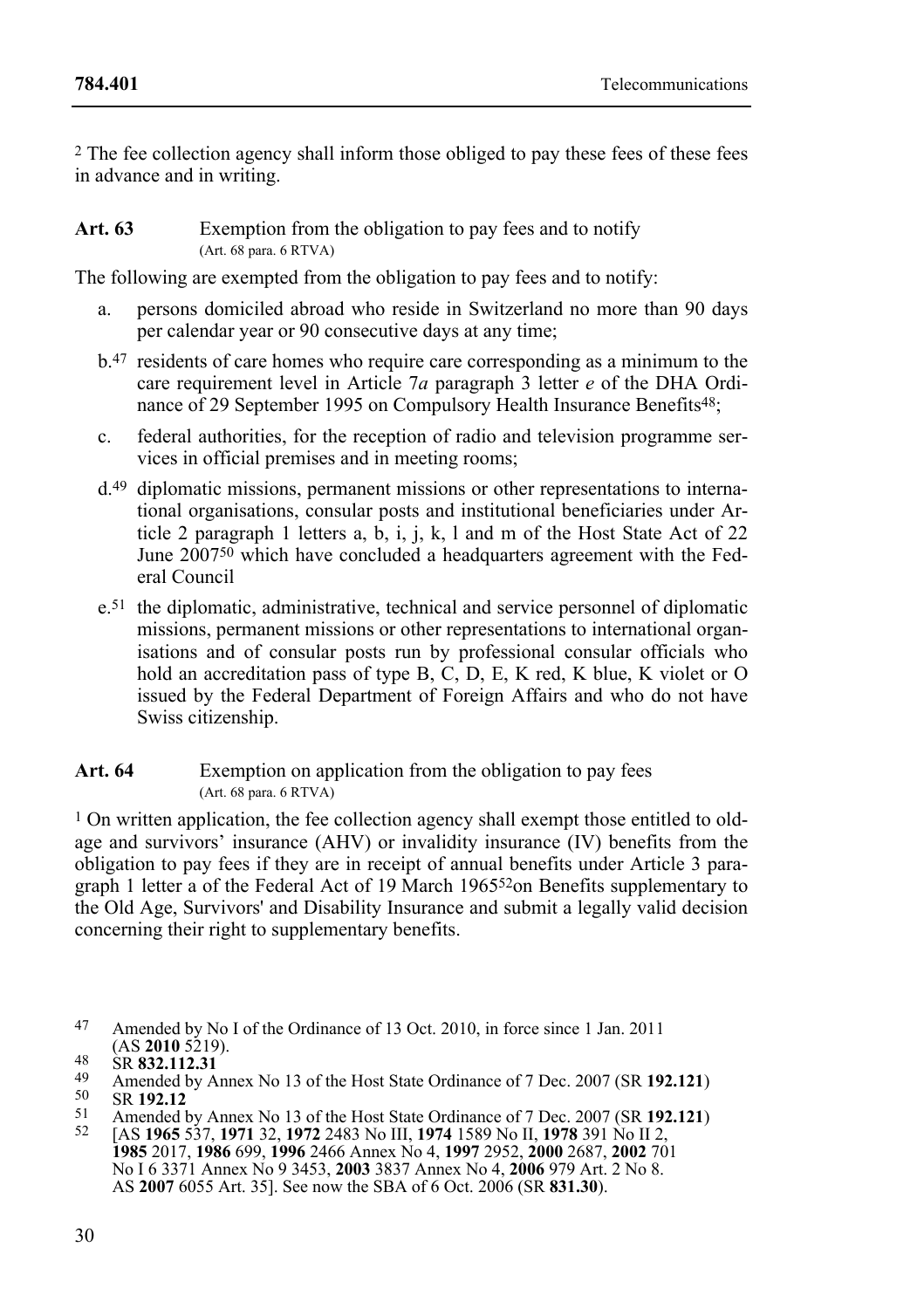2 If the application is approved, the obligation to pay fees shall end on the last day of the month in which the application for exemption was submitted.

3 Anyone submitting an application for supplementary benefits to the competent authority may at the same time make an application for exemption from the fee to the fee collection agency. The fee collection agency shall suspend the procedure until the decision on the application for supplementary benefits has been made.

4 At regular intervals, the fee collection agency shall check whether the conditions for exemption from the fee still apply.

| Art. 65 | Fee collection agency                     |
|---------|-------------------------------------------|
|         | $(Art. 69 \text{ para. } 1 \text{ RTVA})$ |

1 DETEC shall designate an agency external to the federal administration as the fee collection agency. The agency shall bear the official designation "Swiss Collection Agency for Radio and Television Reception Fees".

2 The fee collection agency is responsible for:

- a. processing notifications;
- b. issuing decisions regarding the collection of reception fees and debt collection;
- c. debt collection proceedings against defaulting persons who are obliged to pay fees;
- d. transferring the fee revenue to SRG SSR and OFCOM;
- e. reporting possible violations of the obligation to notify to OFCOM.

3 The details of the performance mandate and the remuneration of the fee collection agency shall be set down in an agreement which DETEC concludes with the agency.

4 In addition to the reception fees, the fee collection agency is also authorised to collect copyright royalties for the reception of radio and television programme services on behalf of the authorised collective administration societies. The details are set down in an agreement between the fee collection agency and the collective administration societies.

Art. 66 Access to data (Art. 69 para. 1–4 RTVA)

1 Data processing by the fee collection agency and supervision thereof are based on the provisions of the Federal Act of 19 June 1992 on Data Protection<sup>53</sup> applicable to federal bodies.

2 The fee collection agency may use data processed in accordance with Article 65 paragraph 2: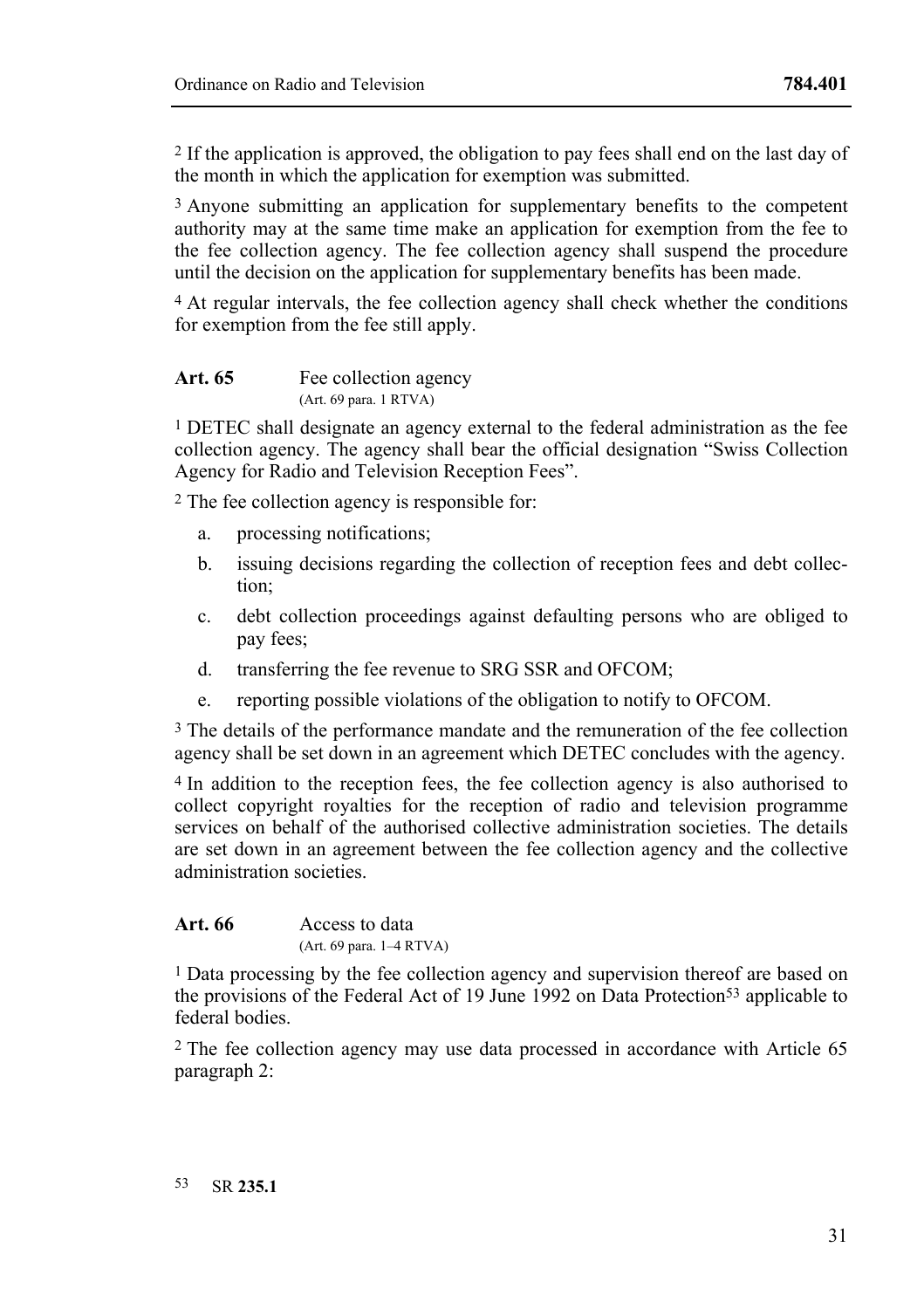- a. for the purposes of the collection of copyright royalties for the reception of radio and television programme services and disclose such data to the authorised collective administration societies; and may
- b. forward such data for the purposes of the collection of fees for wireless terrestrial reception (Art. 71 RTVA) to the competent agency.

<sup>3</sup> The fee collection agency must transfer free of charge to any successor the data necessary for fee collection and make it accessible in good time in electronic form. In particular, it is obliged to provide the successor, for appropriate remuneration, with the essential personnel and organisational support for the continuation of the transferred mandate, and to provide the required technical infrastructure for this. The amount of the remuneration shall be fixed by OFCOM on request.

| Art. 67 | Accounting and supervision                |
|---------|-------------------------------------------|
|         | $(Art. 69 \text{ para. } 5 \text{ RTVA})$ |

<sup>1</sup> The fee collection agency shall maintain its own account of the revenue from reception fees and the costs associated with processing notifications and collecting reception fees. Any other activities must be kept separate in the accounts from fee collection.

2 The fee collection agency must allow OFCOM to inspect free of charge all documents which OFCOM requires as part of its supervisory activity. In particular, this includes the billing accounts.

3 The annual account concerning reception fees must be submitted to OFCOM for approval.

# **Title 5: Safeguarding Diversity and Promoting Programme Service Quality Chapter 1: Access to Public Events**

# Art. 68 Scope of the short reporting right with regard to public events (Art. 72 para. 1 and 2 RTVA)

<sup>1</sup> The right to provide a short report on a public event in Switzerland covers a contribution of three minutes at most. The duration of the short report must be commensurate with the event.

2 If a public event extends over a maximum of one day and consists of several parts, the claim to the short reporting right does not relate to each part of the event but to its entirety. If a public event extends over more than 24 hours, there is an entitlement to one daily short report.

<sup>3</sup> The short report may be broadcast only after the end of the public event or of the self-contained part of the event.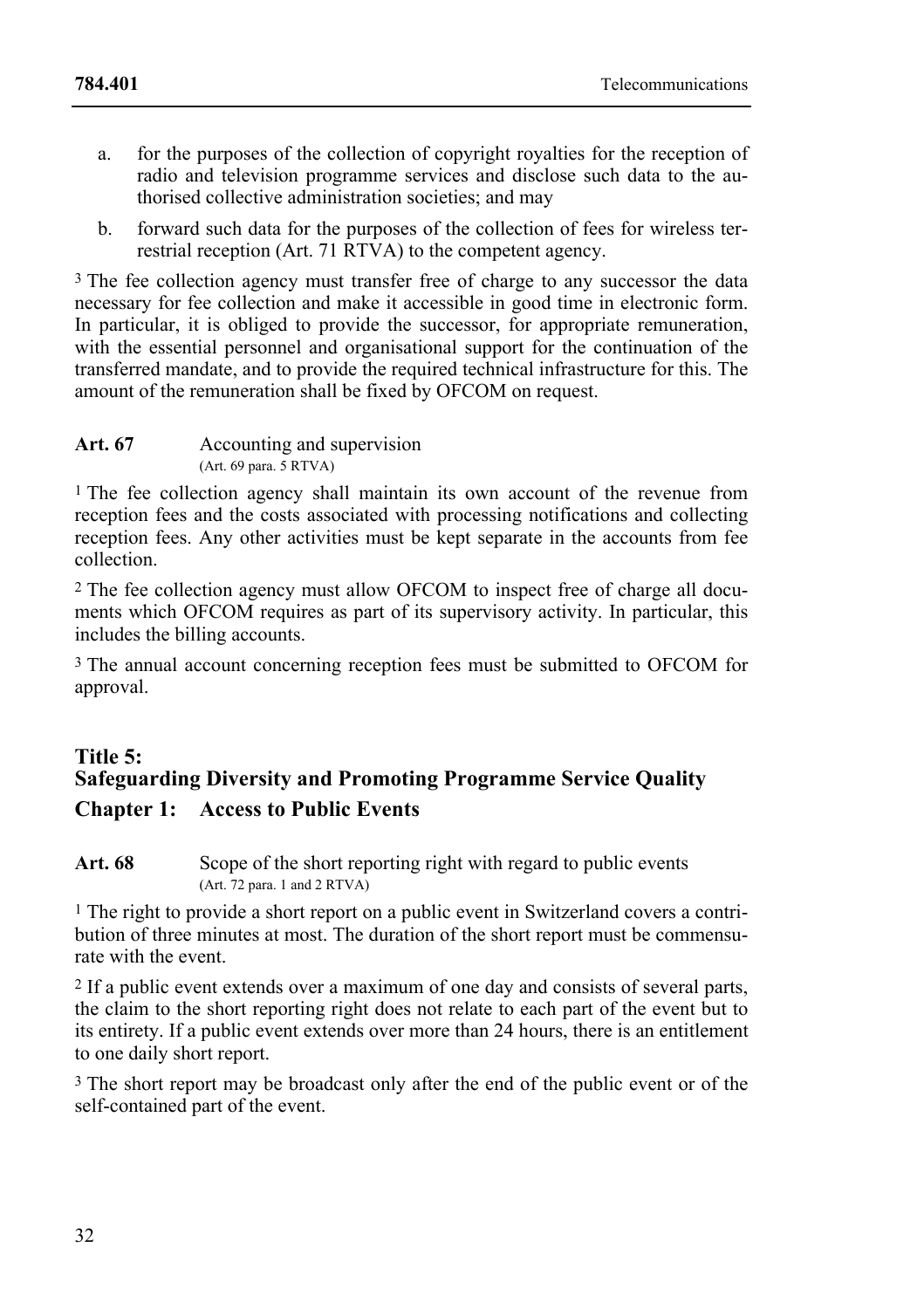1 Third-party broadcasters which have claimed the right to direct access to a public event must register in advance as follows:

- a. for scheduled events: at least 10 days before the start of the event;
- b. for events arranged at short notice and events for which the particular interest of the third-party broadcaster occurs only in the short term due to special circumstances: at the earliest possible time.

2 The organiser of the public event and the broadcaster with first exploitation or exclusive rights shall decide on access at the earliest possible opportunity and in the case of events that come under paragraph 1 letter a at least 5 days before the start of the event.

3 Unless contractual agreements already exist, priority shall be given to those thirdparty broadcasters which guarantee the greatest possible coverage in Switzerland or which, for example, demonstrate a particular interest in reporting the event on the basis of their performance mandate or a close relationship linking the event to their coverage area.

4 If access is refused, the third-party broadcaster may apply to OFCOM for measures under Article 72 paragraph 4 RTVA. It must submit the application immediately after refusal of access.

5 The direct access of third-party broadcasters must be exercised in such a way that, if possible, the holding of the event and the exercise of exclusive and first exploitation rights are not adversely affected.

### Art. 70 Signal delivery for short reporting (Art. 72 para. 3 let. b RTVA)

 $<sup>1</sup>$  The organiser of the public event and the broadcaster who holds first exploitation</sup> or exclusive rights shall make the signal available to the interested secondary broadcaster without delay on request for the purposes of producing a short report. The request must be made at least 48 hours before the event.

2 The secondary broadcaster must pay the costs arising for access to the signal. These include the technical and personnel costs as well as compensation for additional costs incurred due to the granting of the short reporting right.

# Art. 71 Free access to events of major importance to society (Art. 73 para. 1 RTVA)

1 Free access to an event of major importance to society is guaranteed if in each linguistic region respectively at least 80 per cent of households are able to receive the transmission without additional expenditure.

<sup>54</sup> Amended by No I of the Ordinance of 12 March 2010, in force since 1 April 2010 (AS **2010** 965).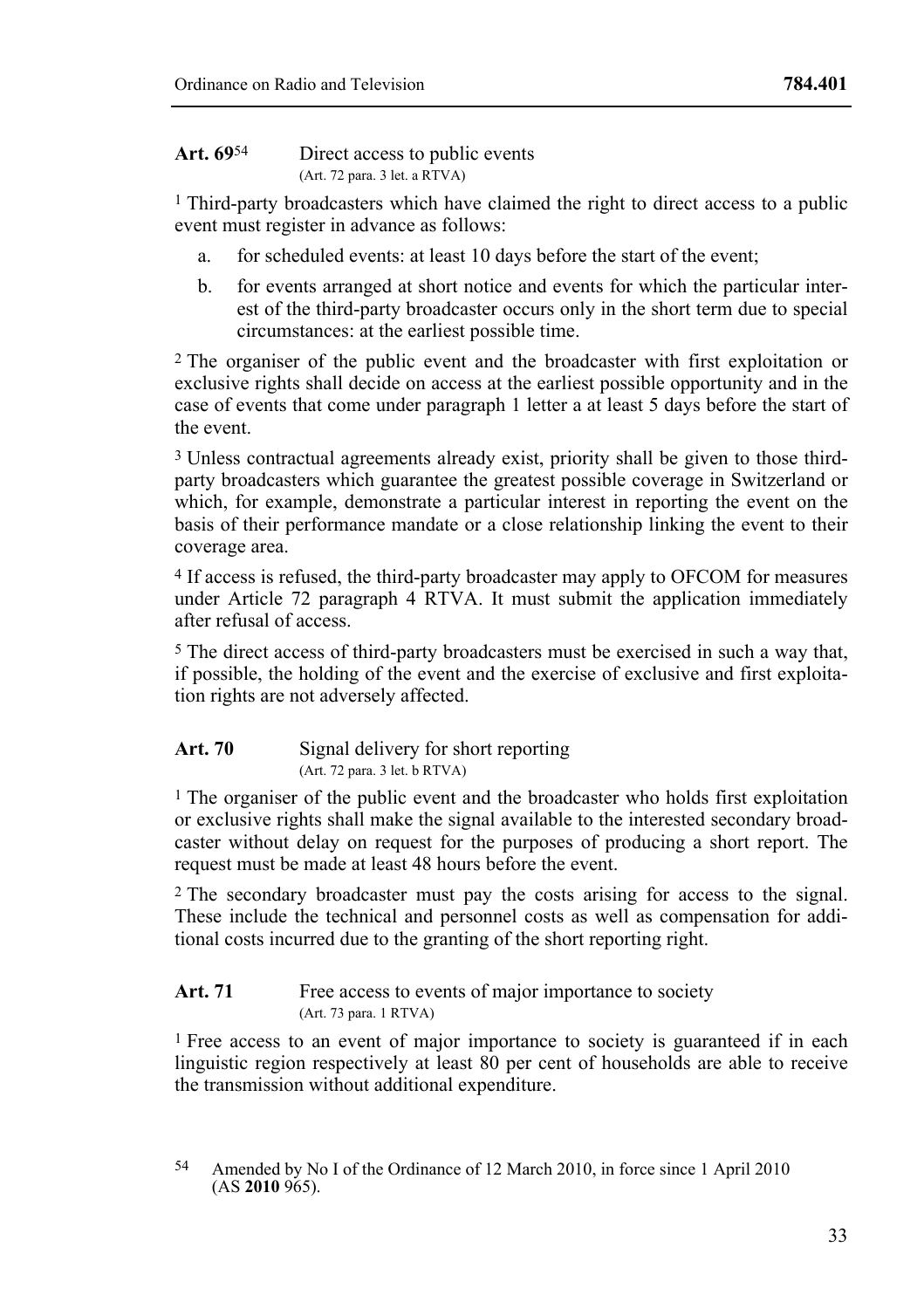2 Events of major importance to society must as a rule be made accessible to the public in the form of partial or total live coverage. Deferred partial or total coverage is sufficient if this is in the public interest.

<sup>3</sup> If a broadcaster who holds exclusive rights for the transmission of the event is unable to guarantee free access, it must provide the transmission signal to one or more other broadcasters subject to appropriate conditions.

# **Chapter 2: Promotion of Training, Professional Development and Media Research**

Art. 72 Training and professional development of programme producers (Art. 76 RTVA)

OFCOM shall promote the training and professional development of programme makers primarily through service agreements with a term of several years with institutions which continuously maintain a range of significant training and professional development services in the field of information journalism for radio and television.

| Art. 73 | Media research |
|---------|----------------|
|         | (Art. 77 RTVA) |

1 As a rule, at least half of the revenue from the licence fee must be used to support research projects in the radio and television sector.

2 In particular, support shall be given to scientific research projects whose results provide information on programming, social, economic and technical developments in radio and television and which therefore enable the Administration and industry to respond to these developments.

3 OFCOM decides on the award of contributions to research projects. The contributions are as a rule awarded on the basis of a public invitation to tender; OFCOM may specify key topics and lay down the maximum proportional contribution that may be made to the imputable costs of a research project.

# **Chapter 3: Foundation for Audience Research**

### **Art. 74**

(Art. 78–81 RTVA)

1 The Foundation for Audience Research (the Foundation) as well as the undertakings controlled by it must each year submit an annual report and annual accounts to DETEC by the end of April of the following year. The Foundation's regulations shall lay down the content and presentation of the report. The Foundation and the undertakings controlled by it are subject to the obligation to provide information in accordance with Article 17 paragraph 1 RTVA.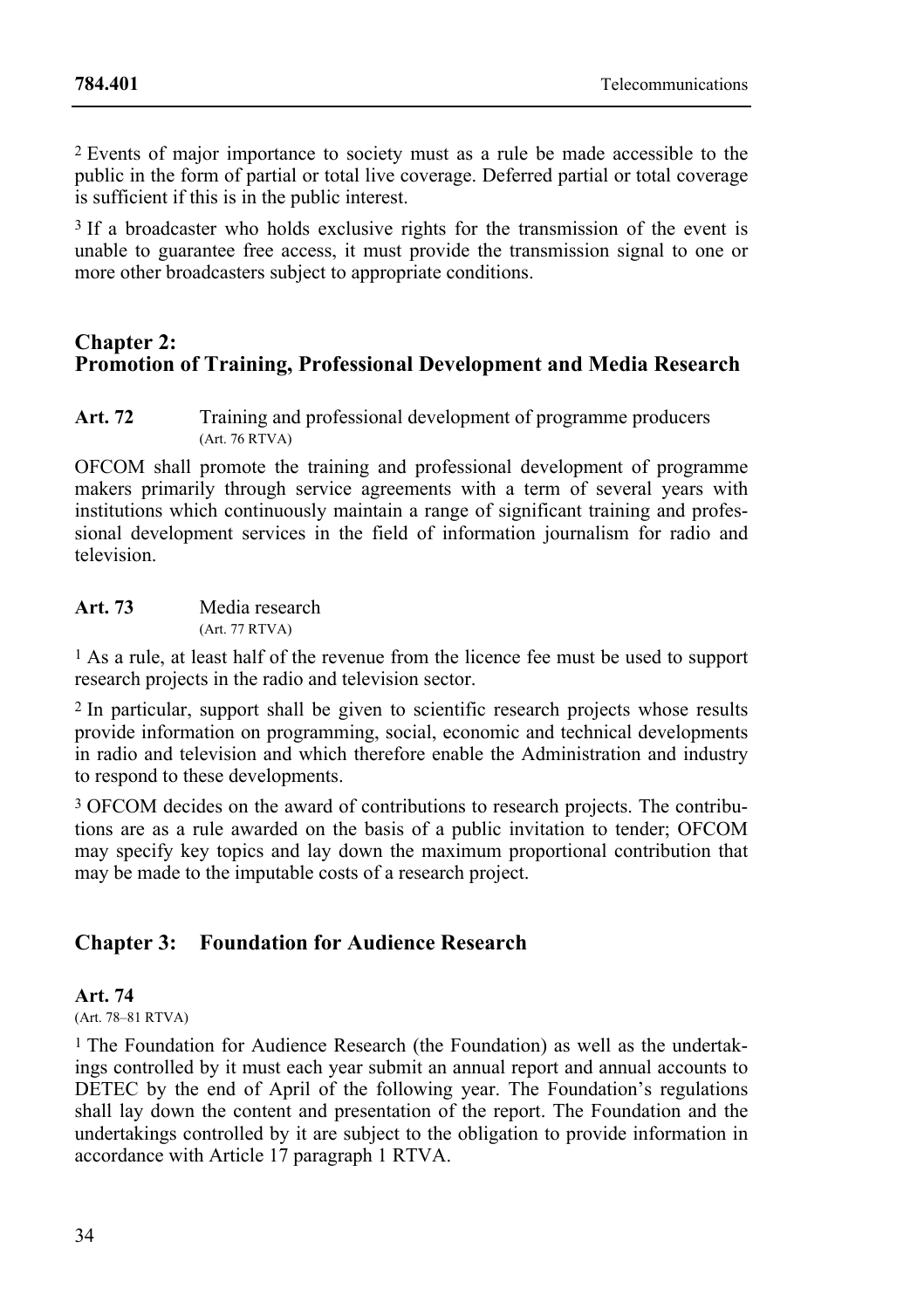2 The most important results to be published annually by the Foundation in accordance with Article 79 paragraph 1 RTVA shall include at least:

- a. the possibilities of receiving radio and television programme services and the use of these possibilities by the population resident in Switzerland;
- b. the use of licensed and other radio and television programme services which can be received in Switzerland. The usage data must be expressed in penetration, duration of use and market share. The breakdown of usage data into days of the week, programme service groups and socio-demographic characteristics must be undertaken by linguistic region. The data on the licensed radio and television programme services must be shown for their coverage areas.

3 DETEC shall regulate the details.

4 The Foundation's regulations must specify which data:

- a. is considered as sufficient for broadcasters and scientific research in accordance with Article 78 paragraph 2 RTVA;
- b. is deemed to be basic data on use in accordance with Article 79 paragraph 2 RTVA and must be provided at prices which cover the costs.

# **Title 6: Independent Complaints Authority for Radio and Television**

| Art. 75 | Composition    |  |
|---------|----------------|--|
|         | (Art. 82 RTVA) |  |

When appointing members to the Independent Complaints Authority, the Federal Council shall ensure appropriate representation of both genders and the different linguistic regions.

Art. 76 Selection and supervision of ombudsman services (Art. 83 para. 1 let. b and 91 RTVA)

The regulations of the Complaints Authority (Art. 85 para. 2 RTVA) shall regulate the details of the election and activity of the three ombudsman services and the supervision thereof.

Art. 77 **Ombudsman services' procedural costs** (Art. 93 para. 5 RTVA)

1 The ombudsman services shall be self-financed through billing in accordance with Article 93 paragraph 5 RTVA.

2 They shall bill the procedural costs to the broadcasters concerned on the basis of time spent.

3 An hourly rate of CHF 200 applies.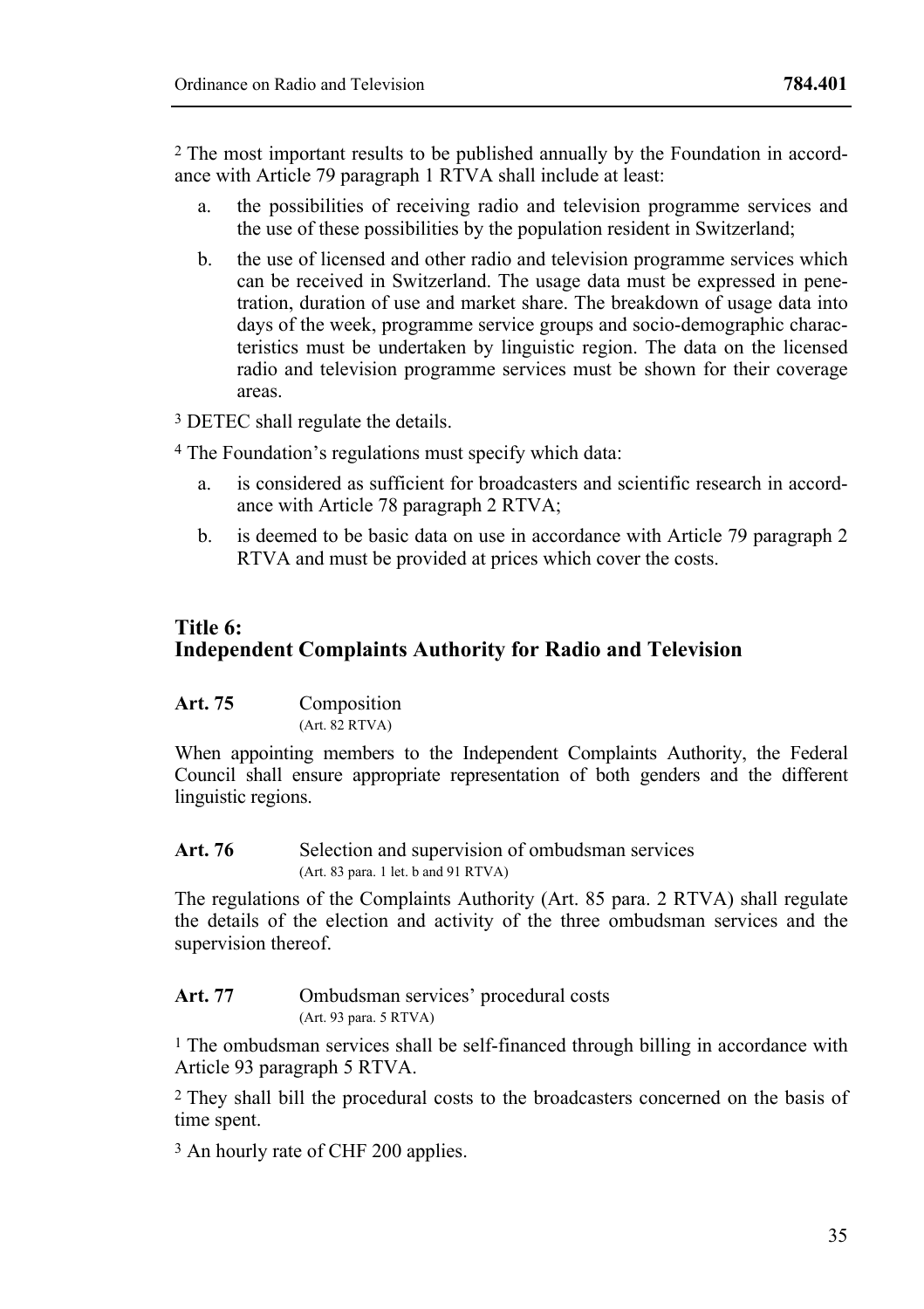# **Title 7: Administrative Fees**

| Art. 78 | Principle       |
|---------|-----------------|
|         | (Art. 100 RTVA) |

<sup>1</sup> The administrative fee charge in accordance with Article 100 RTVA shall be calculated on the basis of time spent.

<sup>2</sup> An hourly rate of CHF 210 applies.<sup>55</sup>

3 For the determination of the licence fee, an administrative fee shall be charged if the broadcaster causes extraordinary expenditure as a result of its conduct.

4 For recording the data of a broadcaster which is obliged to notify and for recording changes to notifiable circumstances in terms of Article 2, OFCOM shall charge an administrative fee if the broadcaster causes expenditure which goes beyond mere recording as a result of its conduct.

5 For processing enquiries, an administrative fee shall be charged if the enquiry causes extraordinary expenditure. OFCOM shall inform the person liable for the fee of the provisional fee in advance.

| Art. 79 | Reduction in the administrative fee |
|---------|-------------------------------------|
|         | (Art. 100 RTVA)                     |

1 A reduced hourly rate of CHF 84 applies to the granting, amending or cancelling of a licence for the broadcasting of a radio or television programme service.56

2 The administrative fee in terms of para. 1 may be further reduced and the fee for the other charged-for activities may be reduced for:

- a. broadcasters to which a licence has been awarded for broadcasting an advertising-free programme service;
- b. broadcasters which prove that they have an operating income of less than CHF 1 million. Operating income is deemed to be revenue related to operating activity, in particular advertising and sponsorship revenue as well as contributions and subsidies.

# Art. 80 Applicability of the General Fees Ordinance (Art. 100 RTVA)

Otherwise, the provisions of the General Fees Ordinance of 8 September 200457 apply.

<sup>55</sup> Amended by No I of the DETEC Ordinance of 4 Nov. 2009, in force since 1 Jan. 2010 (AS 2009 5855).

<sup>(</sup>AS **2009** 5855). 56 Amended by No I of the DETEC Ordinance of 4 Nov. 2009, in force since 1 Jan. 2010 (AS **2009** 5855). 57 SR **172.041.1**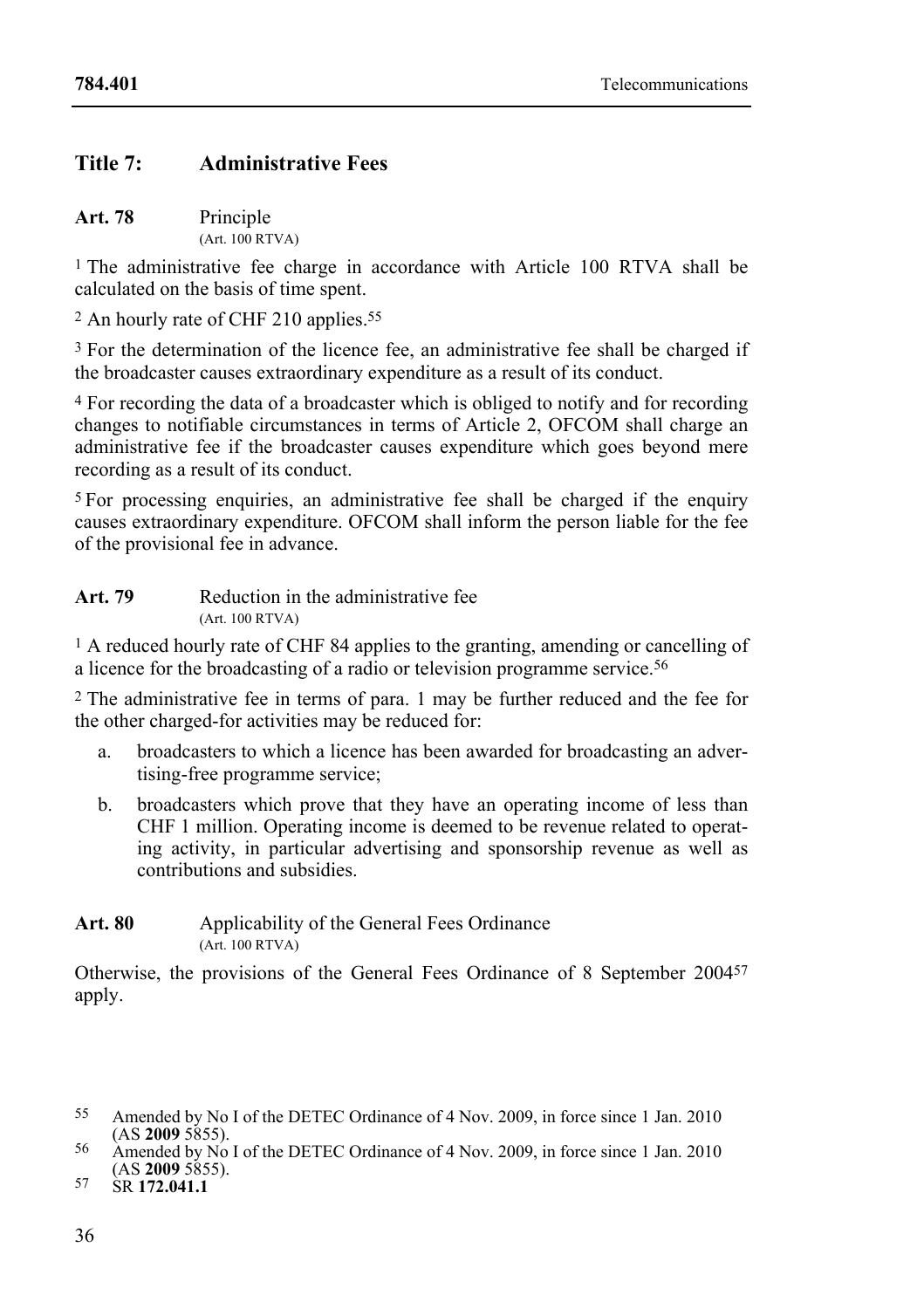# **Title 8: Final Provisions**

| Art. $80a^{58}$ | Implementation     |
|-----------------|--------------------|
|                 | (Art. 104 para. 2) |

1 DETEC shall issue the technical and administrative regulations.

2 It may enter into international agreements on technical or administrative content which fall within the scope of this Ordinance.

3 It may represent the Confederation in international bodies.

# Art. 81 Repeal of existing legislation

The Ordinance of 6 October 1997 on Radio and Television<sup>59</sup> is repealed.

Art. 82<sup>60</sup> Transitional provision on the due date for annual bills

1 The fee collection agency shall stagger the introduction of the annual billing system for reception fees over 2011.

2 Bills covering one to eleven month's fees shall be sent in January 2011. Bills that cover:

- a. one or two month's fees are due for payment on 31 January 2011;
- b. three or four month's fees are due for payment on 1 February 2011;
- c. five or six month's fees are due for payment on 1 March 2011;
- d. seven or eight month's fees are due for payment on 1 April 2011;
- e. nine or ten month's fees are due for payment on 1 May 2011;
- f. eleven month's fees are due for payment on 1 June 2011.

### **Art. 83** Commencement

(Art. 114 para. 2 RTVA)

This Ordinance comes into force on 1 April 2007.

<sup>58</sup> Inserted by No I of the Ordinance of 12 March 2010, in force since 1 April 2010 (AS 2010 965).

<sup>(</sup>AS **2010** 965). 59 [AS **1997** 2903, **1999** 1845, **2001** 1680, **2002** 1915 Art. 20 3482, **2003** 4789, **2004** 4531,

**<sup>2006</sup>** 959 4395] 60 Amended by No I of the Ordinance of 13 Oct. 2010, in force since 1 Jan. 2011  $(AS 2010 5219).$